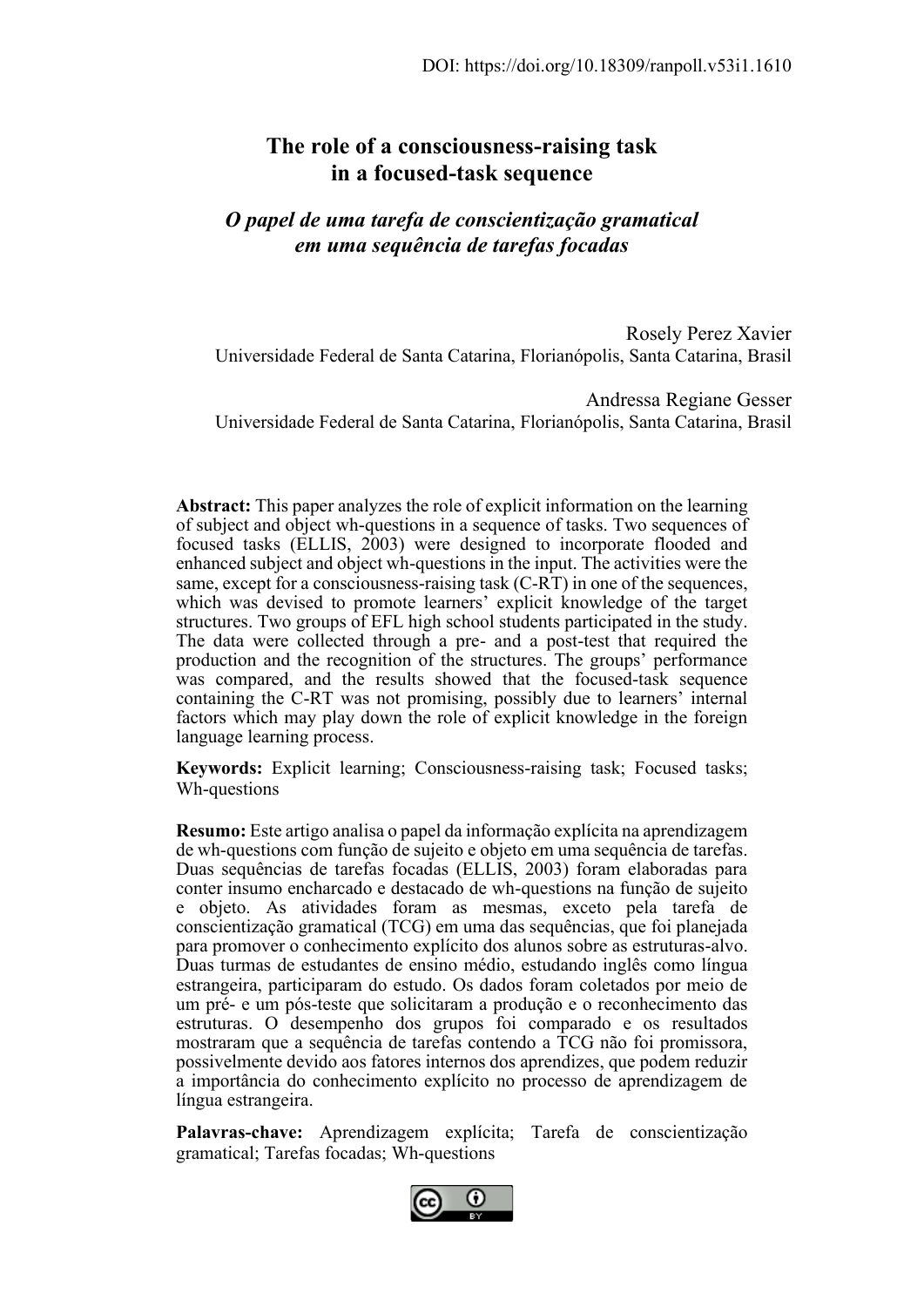## **1 Introduction**

Many researchers have defended some instructional focus in meaning-oriented approaches due to the learners' limited attentional capacity to process opaque forms in the input (ELLIS, 2019; SKEHAN, 1998, among others). This means that being exposed to language use may not suffice to promote learning of complex syntactic structures as object wh-questions, for instance, which require insertion and movement operations for their production.

For complex structures, some authors claim for an explicit focus on form (GASS; SVETICS; LEMELIN, 2003; HULSTIJN; GRAAFF, 1994), while others argue that an implicit focus would suffice in getting learners to notice them (LEUNG; WILLIAMS, 2011; REINDERS; ELLIS, 2009). Based on some meta-analysis studies about L2 instruction (NORRIS; ORTEGA, 2000; SPADA; TOMITA, 2010), explicit types of instruction are more effective than implicit types for both simple and complex features, which could make consciousness-raising tasks (C-RTs) a better option in language teaching than tasks that do not require language awareness.

The aim of this study is to analyse how effective a C-RT can be to the learning of subject and object wh-questions in comparison with an implicit type of instruction (input flooding together with input enhancement). Two similar sequences of focused-tasks were designed. One of them aimed to promote explicit learning with the inclusion of a C-RT, while the other encouraged implicit learning of the target structures.

The findings of this study are intended to contribute to the theoretical discussions about the level de awareness that is necessary for foreign language students to learn simple and complex structures in English, considering the degree to which a teaching strategy interrupts the flow of communication (i.e., "degree of obstrusiveness" – DOUGHTY; WILLIAMS, 1998, p. 258). In the present study, a C-RT represents a more obstrusive strategy in relation to input flooding and enhancement together. This issue has implications for teaching English as a foreign language (EFL) in relating the effect of explicit / implicit strategies on learning.

This paper starts with the notion of focused tasks and how the input can be manipulated to give salience to a particular form. The method is then described. After that, the data are presented and discussed, leading up to the conclusions.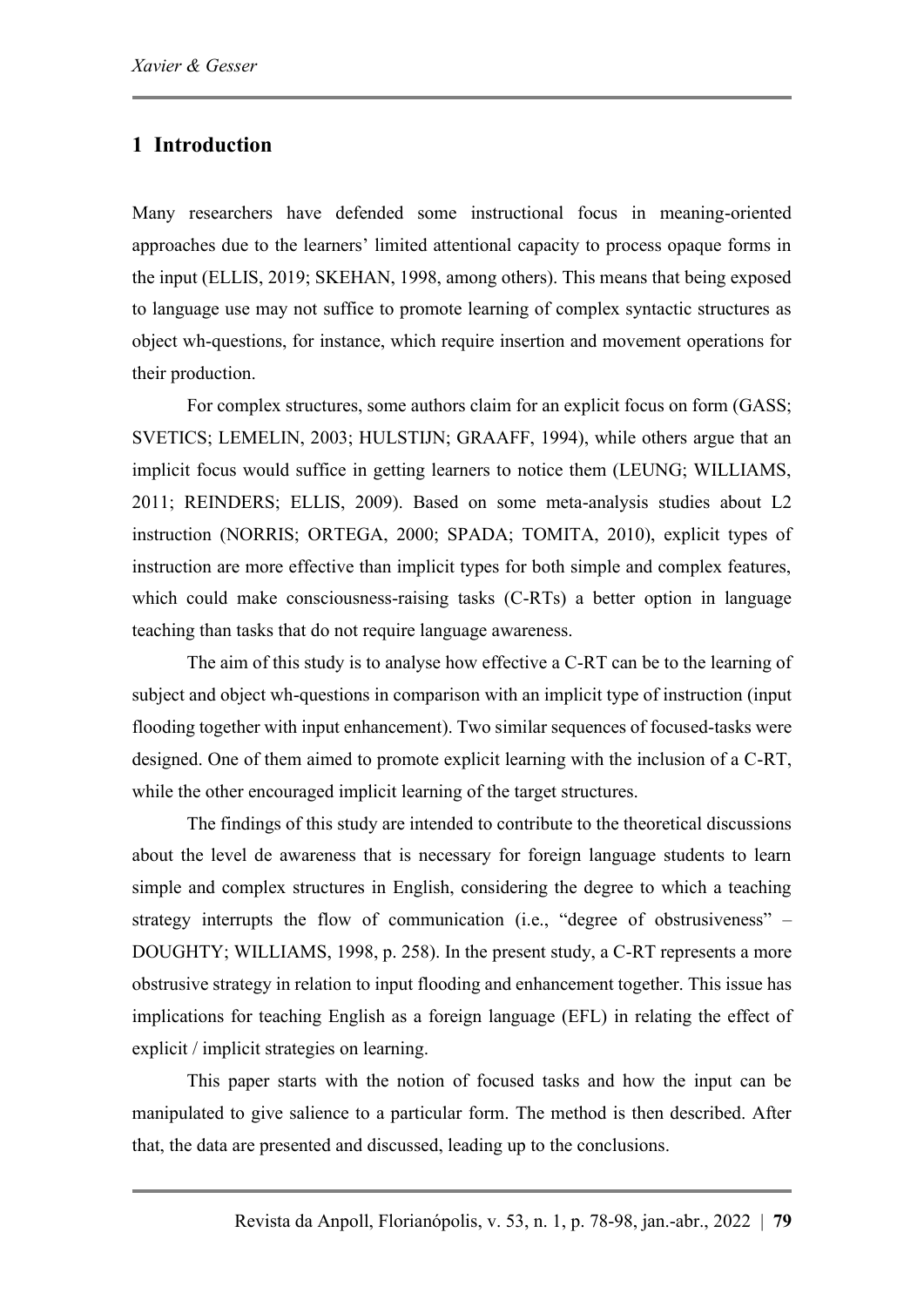## **2 Focused tasks**

Focused tasks are communicative activities in their essence, because they derive from the general notion of task, which implies language use in a situated and purposeful context to achieve a communicative outcome (ELLIS; SHINTANI, 2014; SKEHAN, 1998; XAVIER, 2016). Their purpose is to attract or direct learners' attention to one or more specific structures in the input.

Ellis (2003) defines focused tasks and unfocused tasks according to the presence or absence of input manipulation, respectively. In focused tasks, the input is manipulated by the teacher to make students notice and process a particular structure in the context of language use when they are engaged in compreehension and/or production. Unfocused tasks do not require input manipulation since they are designed 'to elicit general samples of learner language' (ELLIS, 2003, p. 141). In this sense, such tasks are not intended to attract learners' attention to a particular form, but to any form, in order to promote incidental learning.

Focused tasks can elicit varying levels of learner attention depending on the teacher's strategy for input manipulation. Implicit strategies generally require surface level learner attention, as in tasks with input flooding, input enhancement, or a key element to be attended to for sucessful task completion. Explicit strategies, on the other hand, may consist of linguistic data analysis, as C-RT and synthesis-oriented activities (TARVIN; AL-ARISHI, 1991). They require a deeper level of attention to a particular form.

In the present study focused tasks were designed to operationalize the communicative use of subject and object wh-questions in a task sequence. Three strategies were used to manipulate the input: flooding, enhancement, and language awareness.

#### 2.1 Input flooding

A task with input flooding requires a high number of exemplars of a given structure for the students to notice it while maintaining a focus on communication. Some studies have shown positive effects of input flooding on learners' performance, either as an isolated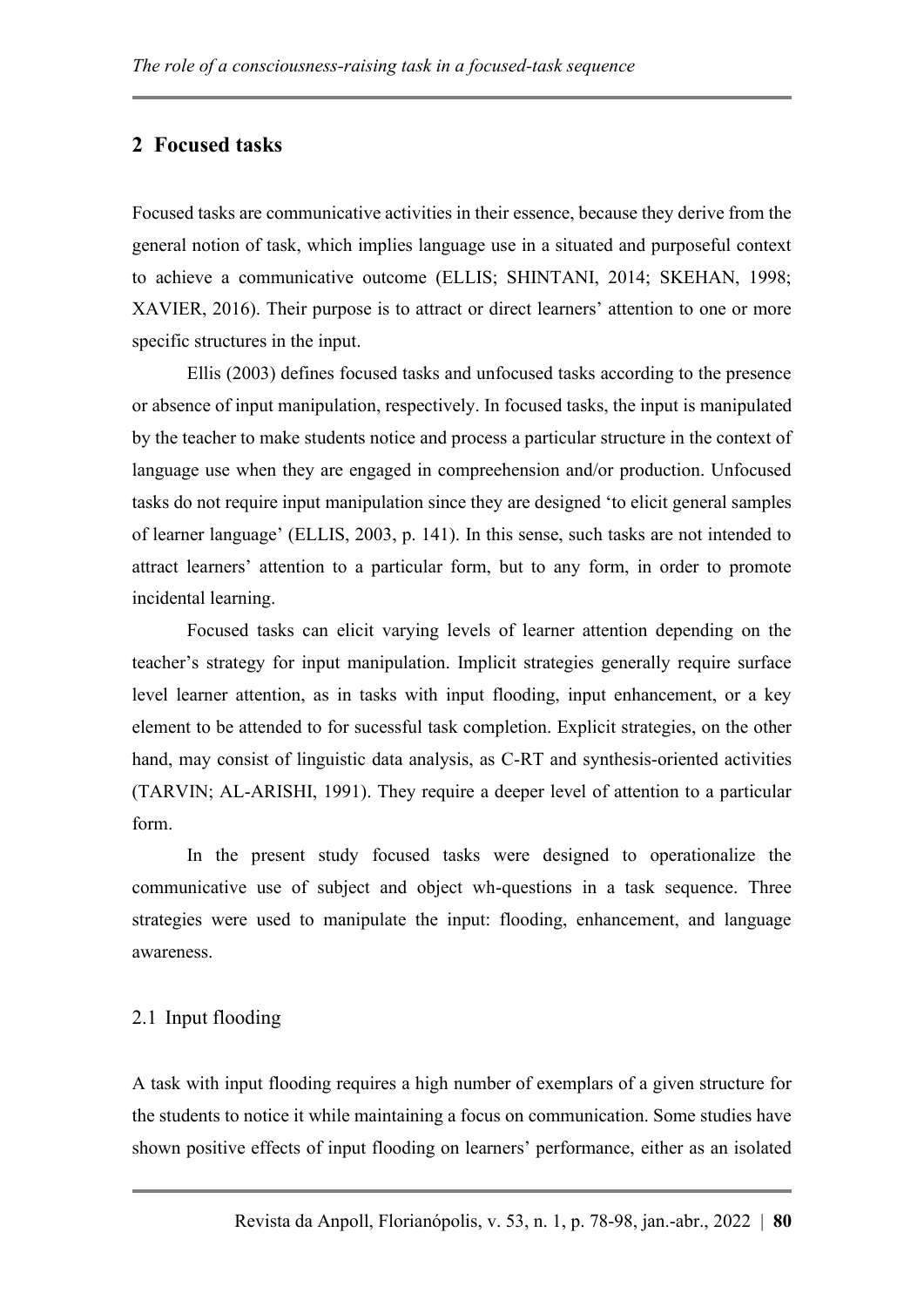strategy or combined with other strategies (HERNÁNDEZ, 2011; RASHTCHI; YOUSEFI, 2017).

Hernández (2011), for instance, examined the performance of three groups under three different conditions to assess the use of discourse markers in Spanish. The groups were: explicit instruction combined with input flooding group (EI+IF), input flooding alone group (IF), and control group (CG). The participants consisted of ninety-one English-speaking adults studying Spanish as a foreign language. The data were collected using a picture-description task that was administered one week prior to instruction (pretest), one day after instruction (immediate post-test), and one month after instruction (delayed post-test). The results showed that both experimental groups  $(EI + IF \text{ and } IF)$ were successful in the use of discourse markers in both post-tests. However, the  $EI + IF$ group was not superior to IF alone. The author concluded that "a rich IF combined with communicative practice and feedback is sufficient to foster acquisition of discourse markers" (HERNÁNDEZ, 2011, p. 177).

In Rashtchi and Yousefi's study (2017), input flooding was used as an isolated strategy. The authors compared input flooding in reading and listening to examine its effects on accuracy and complexity. Sixty-six Iranian EFL learners were divided into three groups: reading input flooding group; listening input flooding group, and the control group who carried out activities with no association with input flooding. The data were collected utilizing pre and post monologues. The results indicated that the reading input flooding group outperformed the other groups in both measures (accuracy and complexity). The authors concluded that although the reading group had a better performance, the integration of reading and listening input flooding texts may maximize learning opportunities.

#### 2.2 Input enhancement

Enhancement was the second strategy used in this study to manipulate the input in the task sequences. Similarly to input flooding, input enhancement is used to attract learners' attention to a particular structure, and this can be done by highlighting it in bold/ italic or in a different text color or simply using typographical resources (in written texts), or rising intonation (in spoken texts). According to Sharwood Smith (1991, p. 120), who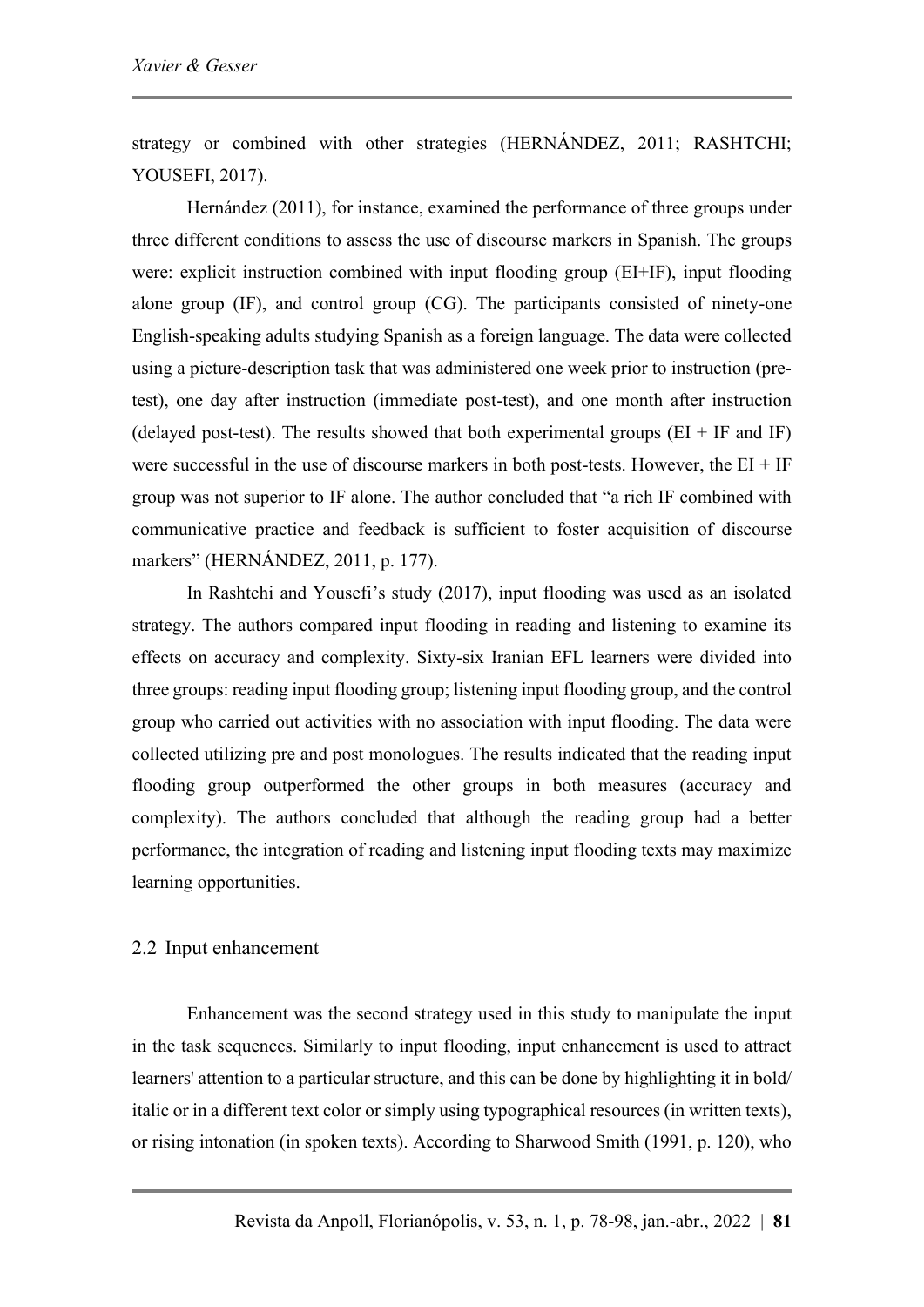introduced the term, "whether the enhanced input will ultimately trigger the relevant mental grammatical representation is, of course, an empirical question".

In a research review with 21 studies involving Sharwood Smith's framework of input enhancement, Han, Park and Combs (2008) concluded that there is no consensus about the effectiveness of this attention-getting strategy in learning gains. However, the reviewers explain that this lack of consensus is due to the different methodological approaches used in these studies, which prevents any comparison of their results.

Some studies have combined input enhancement and input flooding to examine the effect of this combination on EFL learning. Arani and Yazdanimoghaddam (2016) analysed these strategies together and alone on the recognition and production of both adjective clauses and verb+preposition, and concluded that when combined they lead to a better performance. Similarly, Szudarski and Carter (2016) also showed positive effects for this combination. They investigated the acquisition of verb-noun and adjective-noun collocations by 41 Polish learners of English, who were assigned to two experimental groups and one control group. One of the experimental groups was exposed to input enhancement plus input flooding of the target structures (IEN), while the other group received input flooding only (IFO). The authors concluded that the IEN group outperformed both the IFO group and the control group in the tests.

#### 2.3 Language awareness

The last strategy used in this study to manipulate the input was language awareness. According to Kumaravadivelu (1994, p. 37), "language awareness [LA] strategies emphasize understanding, general principles and operational experience". For the author, empirical studies show that LA-based activities "can speed up the rate of learning" and "help learners sensitize themselves to aspects of the L2 which would otherwise pass unnoticed"  $(p. 37)$ .

One example of LA-based activity is C-RT, which aims to (i) raise learners' consciousness about how a particular grammar feature behaves syntactically/ semantically in a phrase, (ii) promote interaction in the target language about a grammatical structure, and (iii) generate explicit knowledge (ELLIS, 2003).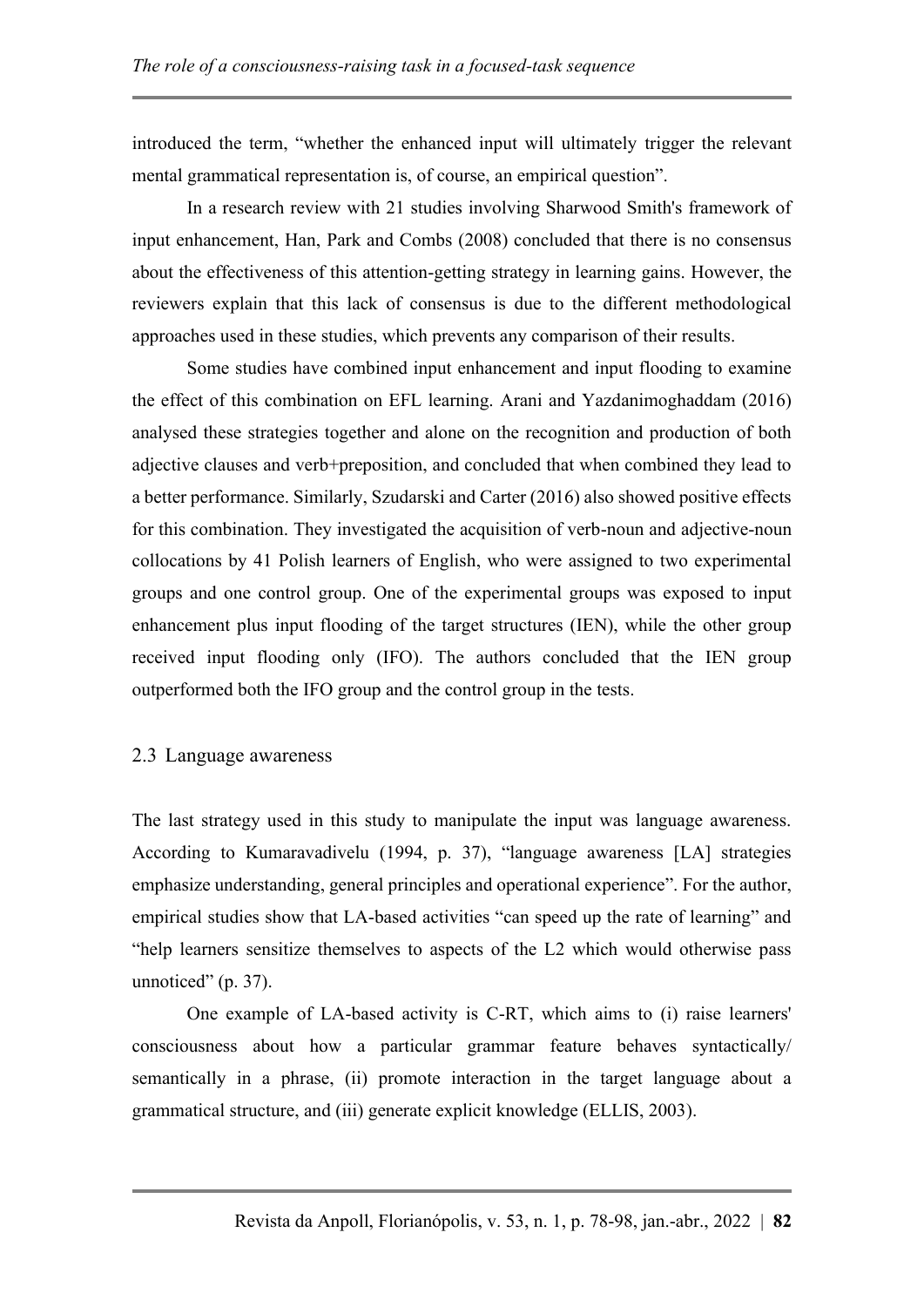C-RT was first proposed by Fotos and Ellis (1991) as a grammatical activity with interactive nature, and named as a "problem-solving task". For the authors, the C-RT requires that the learners "interact in the target language in order to consciously analyze data and arrive at the explicit representation of the target structure" (FOTOS; ELLIS, 1991, p. 609).

Several studies have shown positive results of C-RTs in language learning. One of them compared the effects of C-RT and input enrichment task (IET) on the learning of Spanish discourse markers (DE LA FUENTE, 2009). The results showed that the C-RT group outperformed the IET group in terms of immediate comprehension and retrieval of the discourse markers. The author concluded that the C-RT used in her study was more effective in focusing students' attention to form, meaning and use, and in promoting explicit learning.

A similar study conducted by Amiriam and Sadeghi (2012) compared C-RT and traditional grammar teaching to evaluate C-RT effectiveness. Sixty high school Persian students of English were divided into two groups: the control group, who received grammar teaching based on practice and traditional approaches, and the experimental group, who was engaged in C-RTs. The students were asked to read sentences with samples of the target structures and induce the grammar rule by themselves and in groups. The results showed that the C-R activities were more effective than the traditional grammar approach.

## **3 The study**

In the present study the C-RT was designed to develop the participants' explicit knowledge of subject and object wh-questions and improve their production and recognition of both structures.

Wh-question formation in English demands complex syntactic relations (VALIAN; CASEY, 2003), especially when wh-pronouns are in the position of object, which requires the mobilization/insertion of an auxiliary verb in the phrase, notion of temporality and word order arrangement. Due to this, EFL Brazilian learners tend to have difficulties in formulating wh-questions correctly. In addition, object wh-questions in Portuguese do not require an auxiliary verb before the subject, which increases the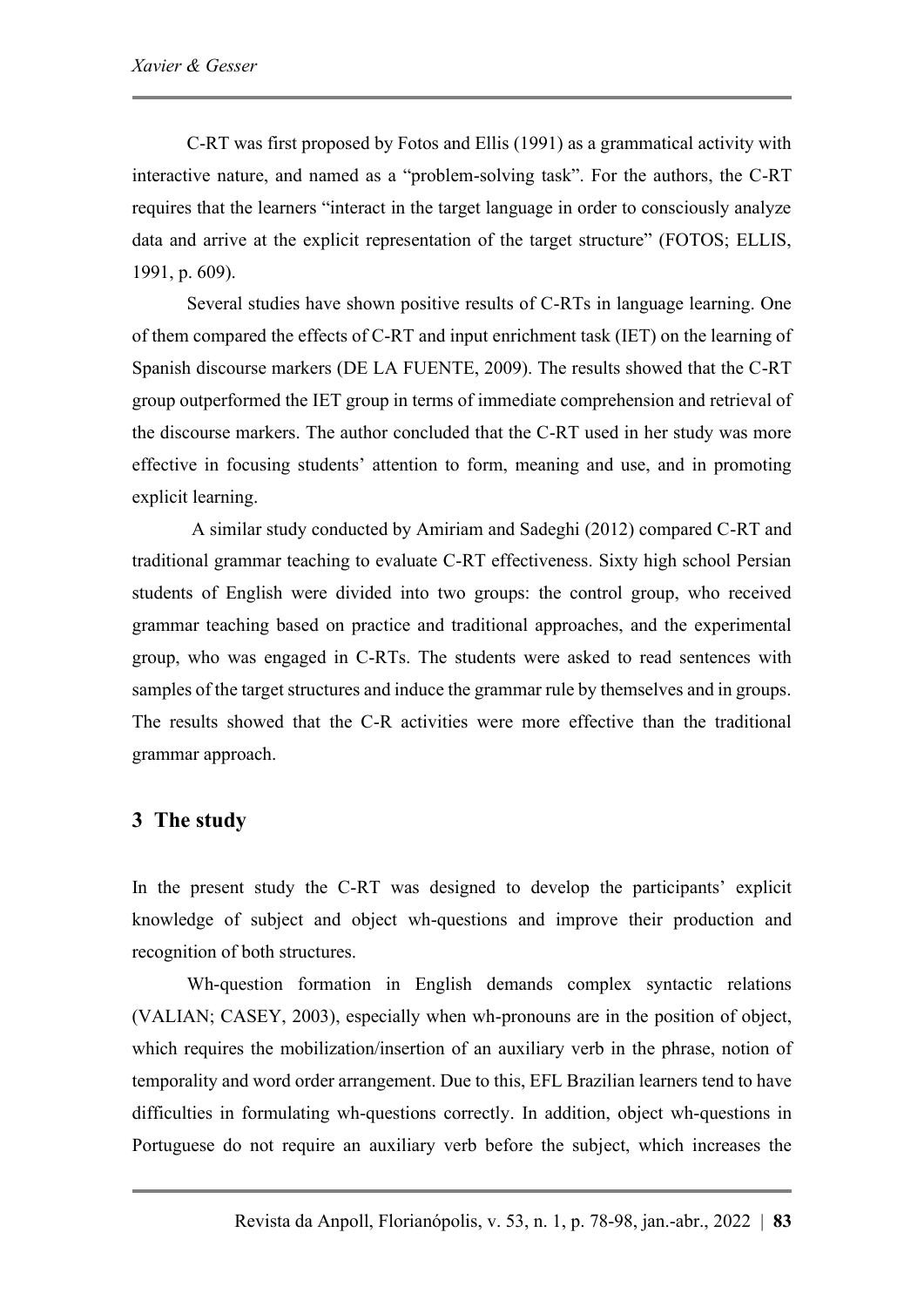linguistic and cognitive demand on Brazilian students as learning wh-questions in English. Thus, some type of instruction might help them improve their performance.

Two research questions were defined in this study: (i) What is the students' performance in the production and recognition of subject and object wh-questions when they are submitted to a focused task sequence with and without a C-RT?; (ii) What is the effect of a C-RT on the production and recognition of these structures?

### 3.1 Participants

Two intact groups of high school EFL Brazilian students participated in this study. The first group was submitted to a sequence of seven tasks with flooded and enhanced subject and object wh-questions (control group –  $CG$ ). The second group performed the first six tasks, except for the last one that consisted of a C-RT (experimental group - EG).

Both CG and EG had thirty-six enrolled students in each class. All of them performed the tasks that were proposed for their group, but not all of them had their data analysed because of the lack of return of their parents' consent form. Due to that, the CG participants consisted of twenty five students with an average age of  $15,6$  years<sup>1</sup>, while the EG participants comprised twenty students with an average age of 15,4 years. Both groups studied in the same public school and they had two EFL classes a week of 45 minutes each.

Comparing the groups' experiences with EFL lessons outside the classroom, 48% of the CG claimed that they had attended the following levels in private language institutions: beginning (n. 4), pre-intermediate (n. 3), intermediate (n. 3), and advanced (n. 2). In the EG, 30% of the students stated that they had attended the following levels: beginning (n. 3), pre-intermediate (n. 1) and intermediate (n. 2).

<sup>1</sup> The consent form, as well as the Research Project, were submitted to the Human Research Ethics Committee under the number CAEE 66557617.3.0000.0121, and they were approved according to the technical report number 2.621.555.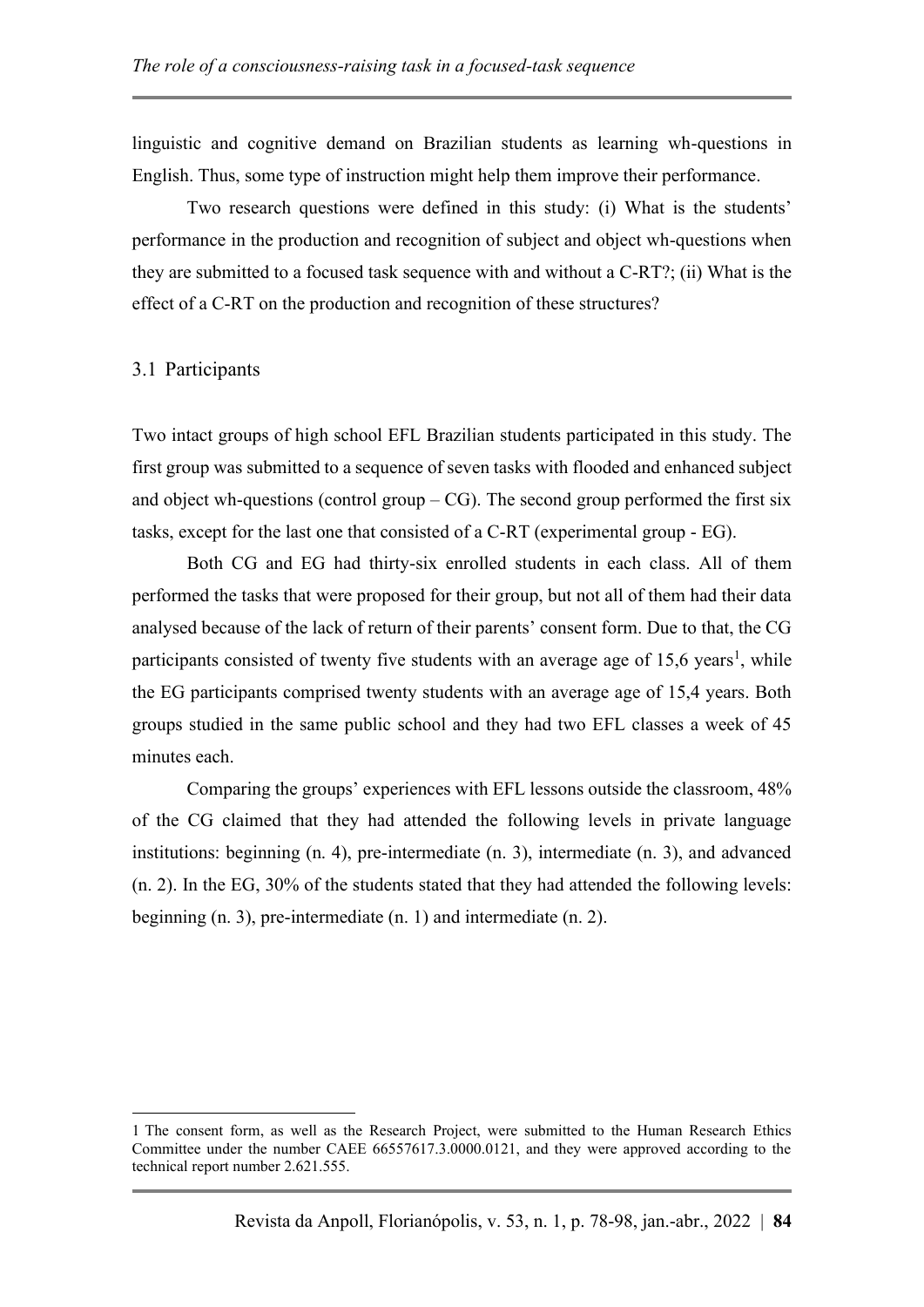#### 3.2 The sequences of tasks

Both task sequences had six tasks in common. The first three tasks aimed to attract students' attention to subject wh-questions while the other three focused on object whquestions.

Task 1 consisted of a question-and-answer game covering the content of school subjects. A total of sixty questions were prepared for this game. They were followed by two alternatives, one correct and the other incorrect (e.g., Who created the character Emília, Machado de Assis or Monteiro Lobato?). The thirty-six students of each class<sup>2</sup> were divided into five groups and each member had to answer a question with the possibility of being repeated. In this task, both CG and EG received flooding of subject wh-questions for approximately 36 times considering the total number of students in the classroom.

Task 2 required that each student designed a Geography quiz based on fifteen questions, which had the wh-word and -phrase highlighted in bold and underlined, together with the main verb (e.g., **Who signed** Lei Áurea?; **Which ocean surrounds** Brazil?). The students had to identify the questions that were related to Geography, elaborate the alternatives (correct and incorrect), write the quiz instructions and provide the answer key.

In task 3, the students were asked to write two questions with two alternatives to be used in a game after the data collection. The questions received direct corrective feedback (Ellis, 2009) and they were returned to the students in the following class.

Task 4 was similar to task 1, but the question-and-answer game involved openended questions (e.g., What do Americans celebrate on February 14th?). A total of sixty questions were prepared for this game. In this task, both CG and EG received flooding of object wh-questions for approximately 36 times considering the total number of students in the classroom.

Task 5 required that the students individually marked two tests in order to complete a school form with the results of their corrections, including whether the testees would be approved. Each test comprised fifteen questions with wh-words and -phrases

<sup>&</sup>lt;sup>2</sup> As previously stated, thirty-six students from each group performed all the tasks as part of the curriculum content, but only twenty-five students from the CG and twenty students from the EG had their data analysed.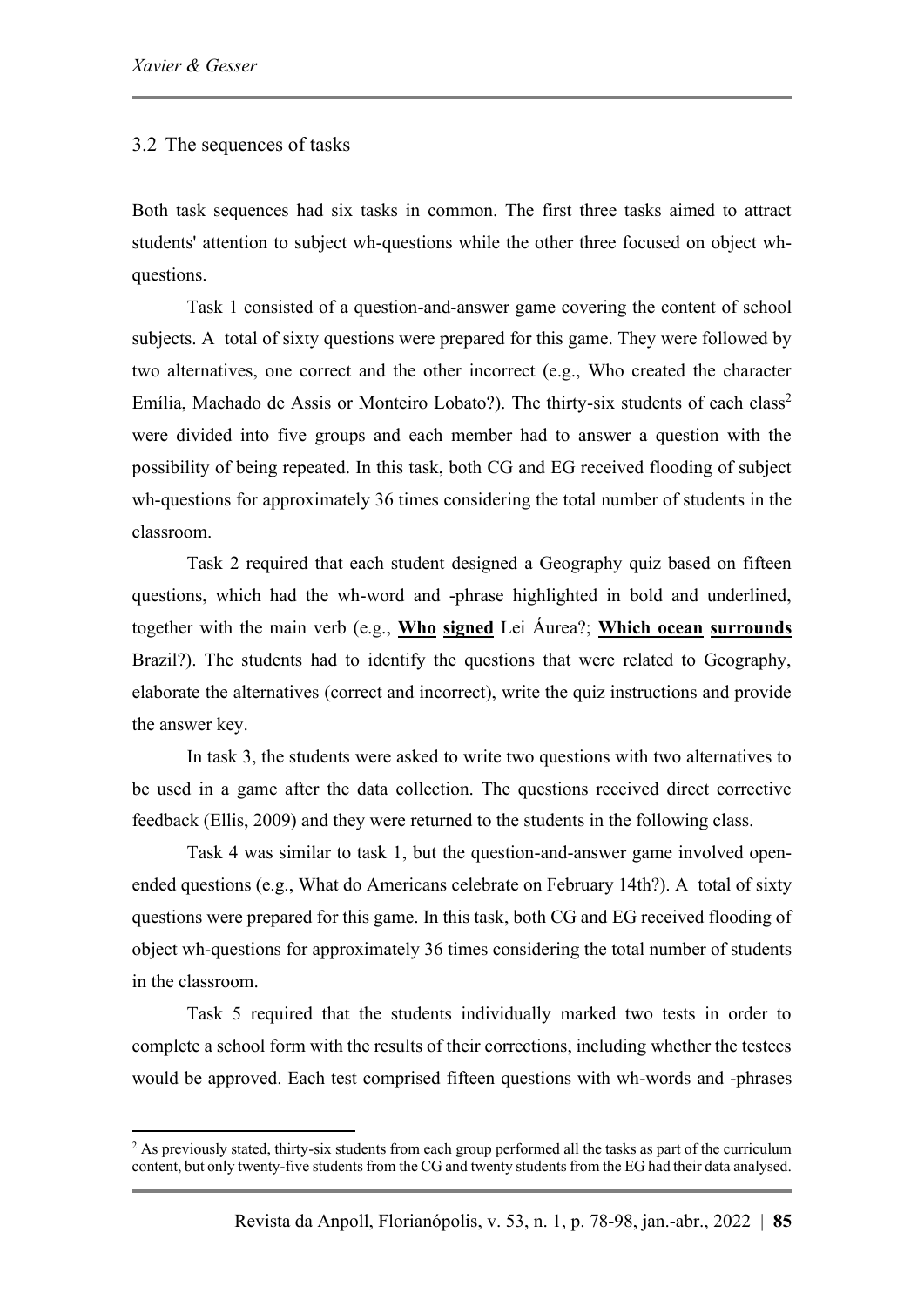highlighted in bold and underlined, together with the auxiliary and main verb (e.g., **What did** William Shakespeare **write**?; **Which movement did** Tarsila do Amaral **participate in?**). In total, the students were exposed to thirty questions.

Similarly to task 3, task 6 required the formulation of two open-ended questions for a game after the data collection. They received direct corrective feedback and were returned to the students in the following class.

Task 7 was different in both groups. In the CG, both target structures were flooded and enhanced in the input. The students, individually, had to read sixteen questions to choose two questions they would like to be answered by a celebrity in an interview that would be published in a magazine, and to send the magazine's editor an email with the chosen questions. Half of the questions enhanced wh-words/-phrases in subject position and the other half enhanced wh-words/-phrases in object position. In the EG, task 7 was a C-RT carried out in pairs. The students were provided with two separate blocks of questions to be analysed: block 1 with subject wh-questions and block 2 with object whquestions. The target structures were enhanced in bold and underlined. Based on the questions in each block, the students had to complete a text to arrive at the representation of the rule and then explain the difference between Type 1 and Type 2 questions using their own words. The first part of the task was corrected with the participation of the whole class.

## 3.3 Data elicitation

The data were collected utilizing a pre- and post-test design, both consisting of the same questions for comparison purposes. The aim of the pre-test was to assess students' previous knowledge of the target structures. The test was divided into two parts: translation and recognition. For the translation part, ten questions were provided in Portuguese to be translated into English from given words. However, not all words should be used. Five questions had wh-words/-phrases in subject position and five in object position. The recognition part consisted of a multiple choice activity with six questions, three with wh-words/-phrases in subject position and three in object position.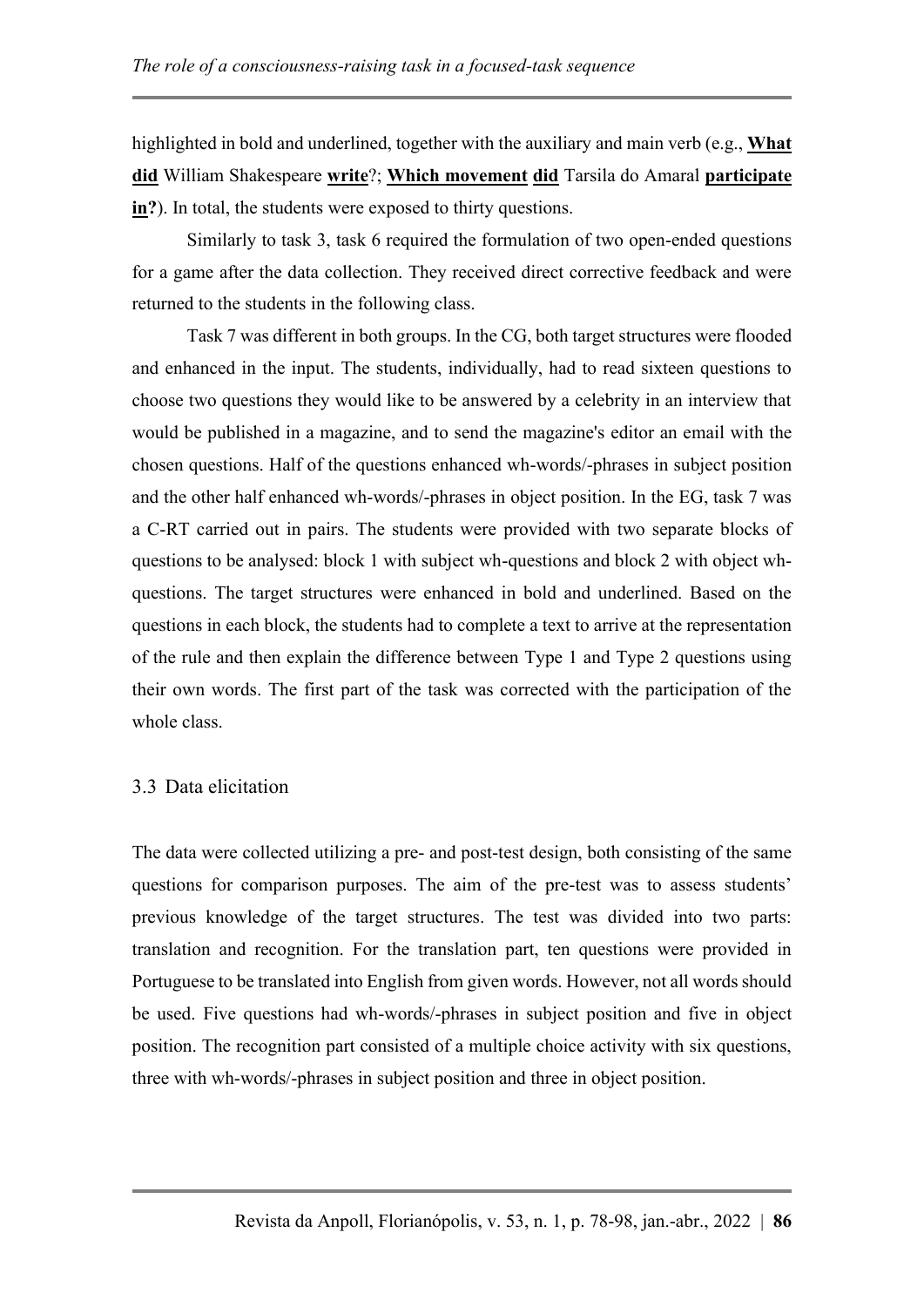#### 3.4 Data analysis procedures

The data were analysed based on the correct word order used in the formulation of the wh-questions. Constructions with incorrect verb tense use (e.g., What writer write\* Dom Quixote?), incorrect noun phrase order (e.g., What writer Spanish\* wrote Dom Quixote?), incorrect use of auxiliary verb (e.g., What does\* the snakes eat?), and the presence of morphological errors (ex.: *What animals eats\* a frog?*) were ignored since they did not compromise the correct word order of subject and object wh-questions.

The pre- and post-test data were scored dichotomously: one point for a correct answer and zero point for an incorrect / no answer. The data received a percentual and statistical analysis with SPSS software. For the statistical analysis, the Mann-Whitney test was used for independent samples in order to compare the scores of correct answers in the two conditions, and the Wilcoxon signed rank test for paired samples to compare the scores in the pre- and post-tests for each group.

### **4 Results**

In the pre-test, most students of the CG (59.2%, M=2,96) and EG (60%, M=3,00) demonstrated that they knew the correct word order of subject wh-questions. On the other hand, the vast majority of the students in both groups were not sucessful in formulating object wh-questions. Only 13.6% ( $M= 0.68$ ) of the constructions were correct in the CG and 11% (M=0,55) in the EG. These results were expected considering the complex syntactic relations that object wh-questions require (PIENEMANN, 2011; SEIDL; HOLLICH; JUSCZYK, 2003) in comparison with subject wh-questions. Due to the approximate percentages between CG and EG in the pre-test for both subject and object wh-questions, it is possible to claim that both groups seemed to be at the same level of knowledge about wh-questions, which means that the gains that were observed in the post-test were attributed to the treatment.

In the post-test, the results showed that both CG and EG achieved a higher number of grammatically correct constructions for subject wh-questions ( $CG = 72.8\%$ , M=3.64;  $EG = 73\%$ , M=3.65) in relation to the pre-test. Likewise, in object wh-questions, the percentage of grammatically correct constructions also increased, but not so expressively.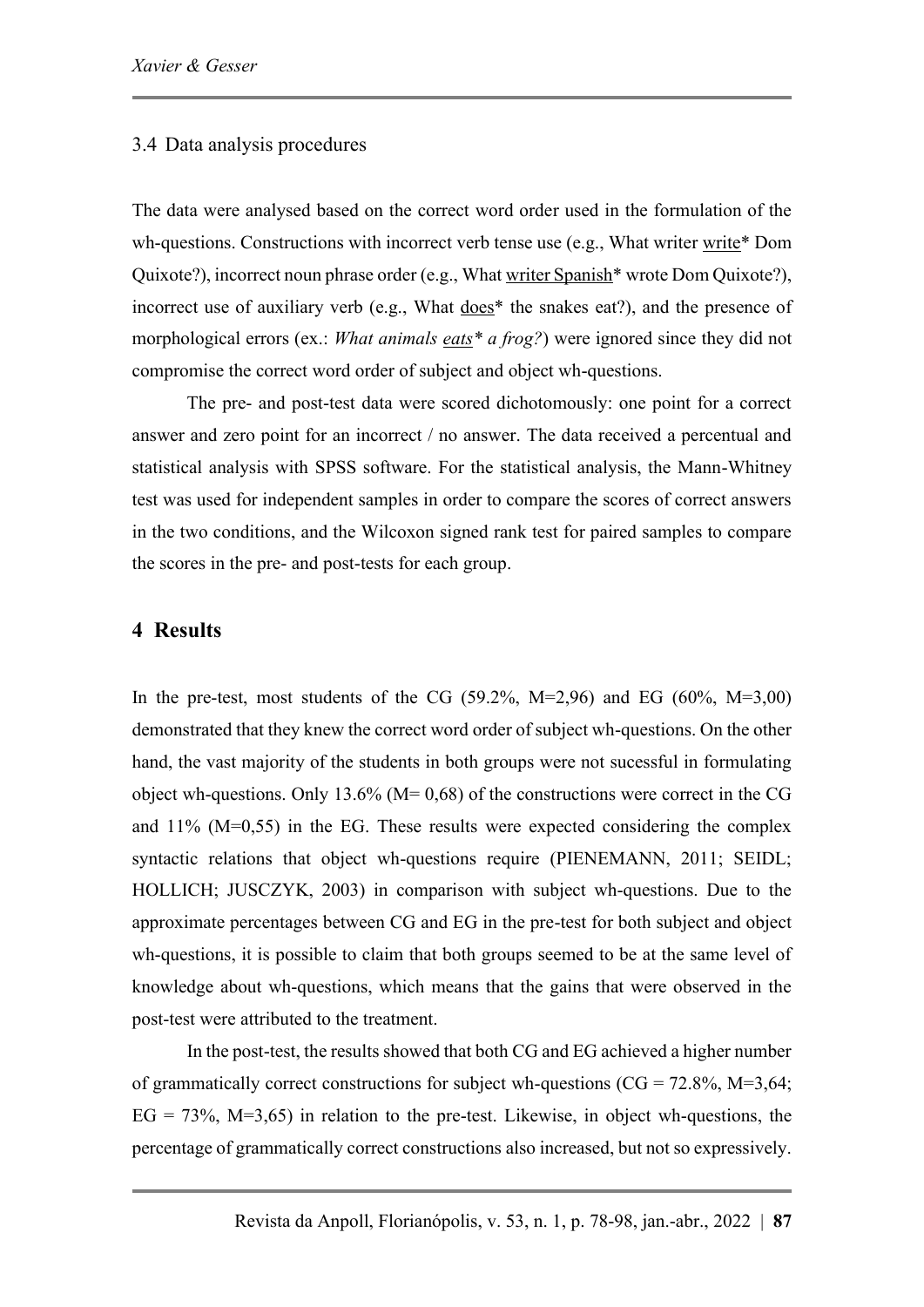Table 1 shows the results of the grammatically correct productions of wh-questions in both groups.

|    | Subject wh-questions |      |       |           |      |       |               | Object wh-questions |       |               |      |       |  |
|----|----------------------|------|-------|-----------|------|-------|---------------|---------------------|-------|---------------|------|-------|--|
|    | Pre-test             |      |       | Post-test |      |       | Pre-test      |                     |       | Post-test     |      |       |  |
|    | $\%$                 | Mean | $SD*$ | $\%$      | Mean | SD    | $\frac{0}{0}$ | Mean                | SD    | $\frac{0}{0}$ | Mean | SD    |  |
| CG | 59,2%                | 2,96 | 0.372 | 72,8%     | 3,64 | 0,310 | 13,6%         | 0.68                | 0,229 | 17,6%         | 0.88 | 0,291 |  |
| EG | 60%                  | 3,00 | 0.391 | 73%       | 3,65 | 0,406 | 11%           | 0.55                | 0,235 | 13%           | 0.65 | 0,264 |  |

**Table 1 -** Results of the production test

\* SD – Standard Deviation

| Source: Gesser, 2019 |
|----------------------|
|----------------------|

As to the recognition test, a few students were able to recognize the correct word order of both subject and object wh-questions in the pre-test. In the CG, only 38.6%  $(M=1,16)$  of the studens were able to identify subject wh-questions, and 24%  $(M=0,72)$ object wh-questions. In the EG, a higher percentage of students managed to recognize subject wh-questions (45%, M=1,35) and object wh-questions (28.3%, M=0,85). Based on these results, both CG and EG were more successful in recognizing the simple structure (subject wh-questions) than the complex structure (object wh-questions).

In the post-test, the EG maintained in the same percentage for subject whquestions (45%,  $M = 1,35$ ), and there was a decrease in percentage for object whquestions, as shown in Table 2. On the other hand, in the CG there was a considerable increase in the percentage of students who recognized subject wh-questions from the preto the post-test. However, the percentage of students who recognized object wh-questions maintained in 24% (M=0,72) from the pre- to the post-test. Table 2 shows the results of the recognition test in both groups.

**Table 2** - Results of the recognition test

|    | Subject wh-questions |      |       |               |      |       |               | Object wh-questions |       |               |      |       |  |  |
|----|----------------------|------|-------|---------------|------|-------|---------------|---------------------|-------|---------------|------|-------|--|--|
|    | Pre-test             |      |       | Post-test     |      |       | Pre-test      |                     |       | Post-test     |      |       |  |  |
|    | $\%$                 | Mean | SD    | $\frac{0}{0}$ | Mean | SD    | $\frac{0}{0}$ | Mean                | SD    | $\frac{0}{0}$ | Mean | SD    |  |  |
| CG | 38,6%                | 1,16 | 0,197 | 56%           | 1,68 | 0,222 | 24%           | 0.72                | 0,204 | 24%           | 0.72 | 0,204 |  |  |
| EG | 45%                  | 1,35 | 0,233 | 45%           | 1,35 | 0.244 | 28,3%         | 0.85                | 0,150 | 26,6%         | 0.80 | 0,200 |  |  |

**Source:** Gesser, 2019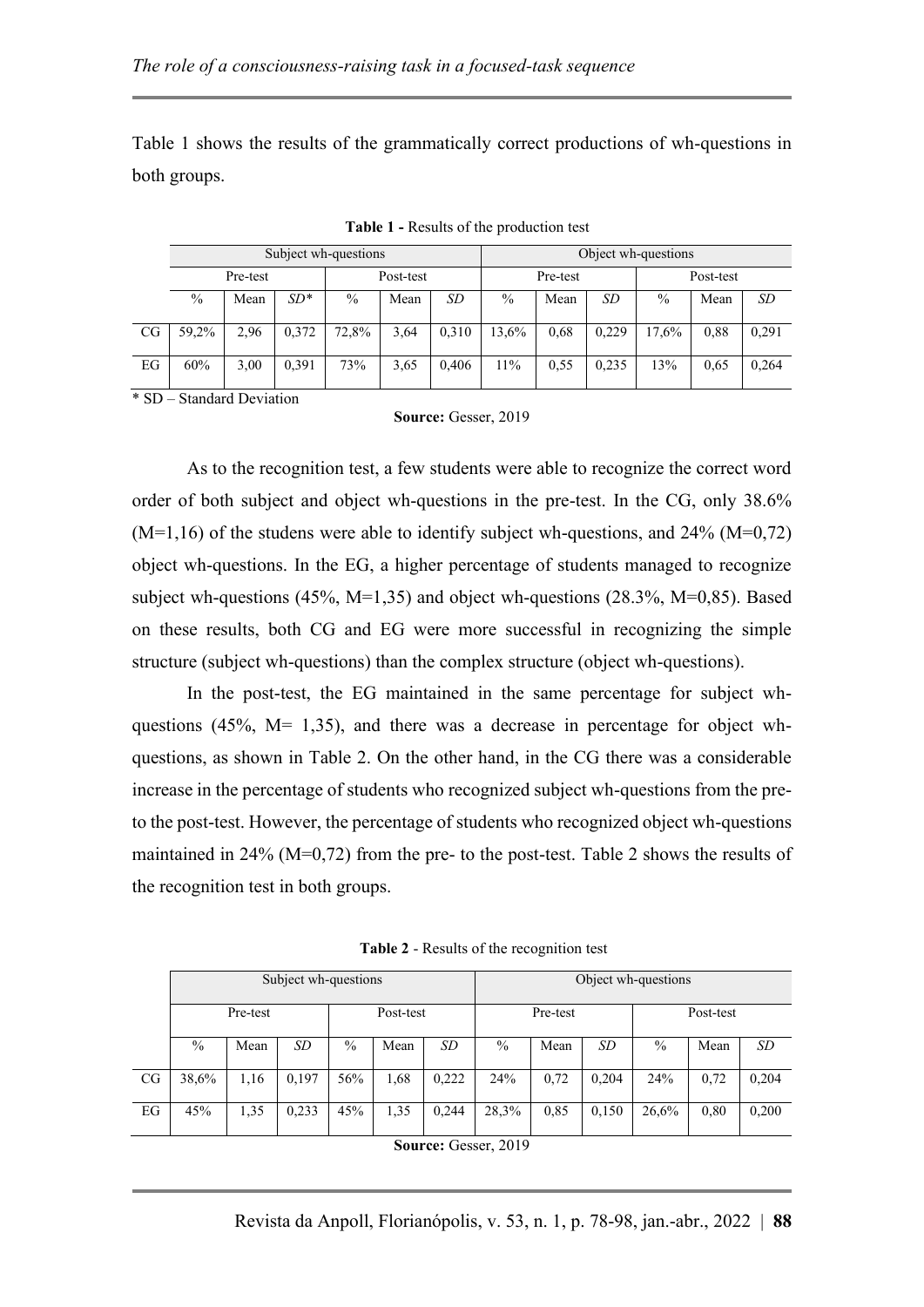### 4.1 Discussion

Based on Table 1, both groups improved their performance in the production of subject and object wh-questions from the pre- to the post-test. This means that both task sequences (with and without C-RT) had a positive effect on the students' performance. In order to find out if the increase of correct answers was significant for both groups and for both linguistic structures, a statistical analysis was undertaken using the SPSS software. Based on the Mann-Whitney test, there was no significant difference  $(P> 0.05)$ in any of the conditions. In other words, the percentage increase in both subject and object wh-questions from the pre- to the post-test, in each group, was not statistically significant. The same applies to the results between the groups in the production of subject and object wh-questions. No significant difference in performance was found ( $p$   $> 0.05$ ). Although the CG has performed a little better in the production of object wh-questions considering the percentages and the mean presented in Table 1, the difference between the groups was not statistically significant.

This data suggests that neither the explicit nor the implicit type of instruction used in this study provided significant learning gains in production, even for the simple structure for which experimental studies have advocated that explicit focus is better than the implicit one (DOUGHTY; WILLIAMS, 1998).

Regarding the results of the recognition test, shown in Table 2, the CG improved their performance from the pre- to the post-test  $(38,6\% \rightarrow 56\%)$ . A statistical analysis was made to measure this percentage increase, which indicated a significant difference  $(T = 30.5, p \le 0.05)$ , and higher score with moderate effect size  $(r = 0.40)$ . This suggests that the implicit type of instruction was able to promote noticing of the structure, corroborating Arani and Yazdanimoghaddam's (2016), and Szudarski and Carter's (2016) findings. This beneficial effect was limited to the simple structure. On the other hand, the EG did not demonstrate improvement in the recognition of either subject whquestions (45%  $\rightarrow$  45%) or object wh-questions (28,3%  $\rightarrow$  26,6%), which suggests that the C-RT designed for this study was not able to promote better results as we would expect.

The purpose of the C-RT was to raise students' awareness about the difference between the way subject and object wh-questions are formulated in English, aiming to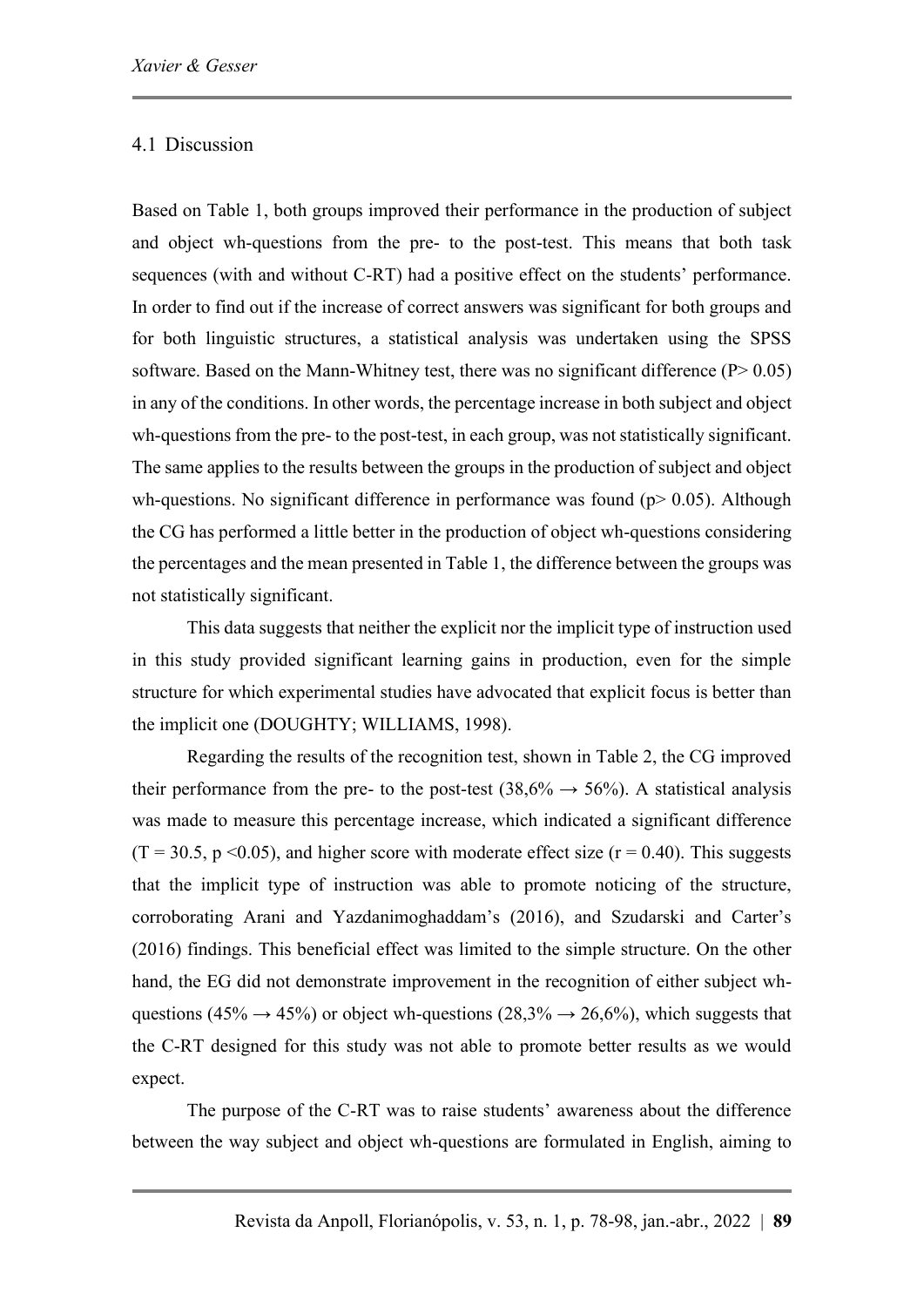develop their explicit knowledge and foster changes in their interlanguage. Based on the rules that the students formulated, it is possible to suggest that most students appeared to understand the difference between type 1 and type 2 questions, as shown in their explanations in Table 3.

|                     | <b>Table 3</b> - Rules formulated by the students (mistakes are preserved)                                                                                                                                                 |  |  |  |  |  |
|---------------------|----------------------------------------------------------------------------------------------------------------------------------------------------------------------------------------------------------------------------|--|--|--|--|--|
| EG <sub>3</sub> and | "In type 1 the two sentences has who and what animal as subjects, that's why they                                                                                                                                          |  |  |  |  |  |
| EG16                | don't need an auxiliary verb. In type 2, the two examples have an auxiliary verb that                                                                                                                                      |  |  |  |  |  |
|                     | helps in their formulation, as did and does."                                                                                                                                                                              |  |  |  |  |  |
| EG5 and             | "The type 2 it has the auxiliary verb in thei formulation, that comes before the subject                                                                                                                                   |  |  |  |  |  |
| EG6                 | in his sentence. The type 1 do not use an auxiliary verb."                                                                                                                                                                 |  |  |  |  |  |
| EG7 <sup>3</sup>    | "In the type 1 the interrogative pronouns are in the position of subjects, and we do not<br>use an auxiliary verb. The type 2 the interrogative pronouns are in the position of<br>object, and we use the auxiliary verb." |  |  |  |  |  |
| EG18                | "In type 1 we don't have auxiliary verb because "who" and "what" are in position of<br>subject, and in type 2 we have auxiliary verbs because "what" are in position of<br>objects."                                       |  |  |  |  |  |

**Table 3** - **Table 3** - Rules for students (mistakes

Although the explanations mention the use of an auxiliary verb for object whquestions and its absence for subject wh-questions, only one dyad specified the position of the auxiliary verb in the sentence: "before the subject" (EG5 and EG6). As observed, the students' rules were not stated in detail, and this could mean lack of familiarity with their active role in communicating about grammar and discovering the rule, as suggested by Fotos and Ellis (1991).

This study sides with authors who claim that C-RT promotes grammar knowledge (AMIRIAN; SADEGHI, 2012; DE LA FUENTE, 2009; FOTOS; ELLIS, 1991). This type of explicit instruction is supposed to create some level of understanding on the learners' part; however, the impact of this knowledge on the participants' performance in both production and recogntion of subject/ object wh-questions was not superior in relation to the implicit type of instruction used here. Even though the EG seemed to have gained explicit knowledge, they were not able to use it effectively to produce and recognize the target structures accurately. This also suggests that verbalized knowledge does not imply necessarily thoroughly comprehension and learning. According to

**Source:** Gesser, 2019

<sup>&</sup>lt;sup>3</sup> The C-RT was required to be performed in pairs; however, some students insisted that they wanted to perform it individually.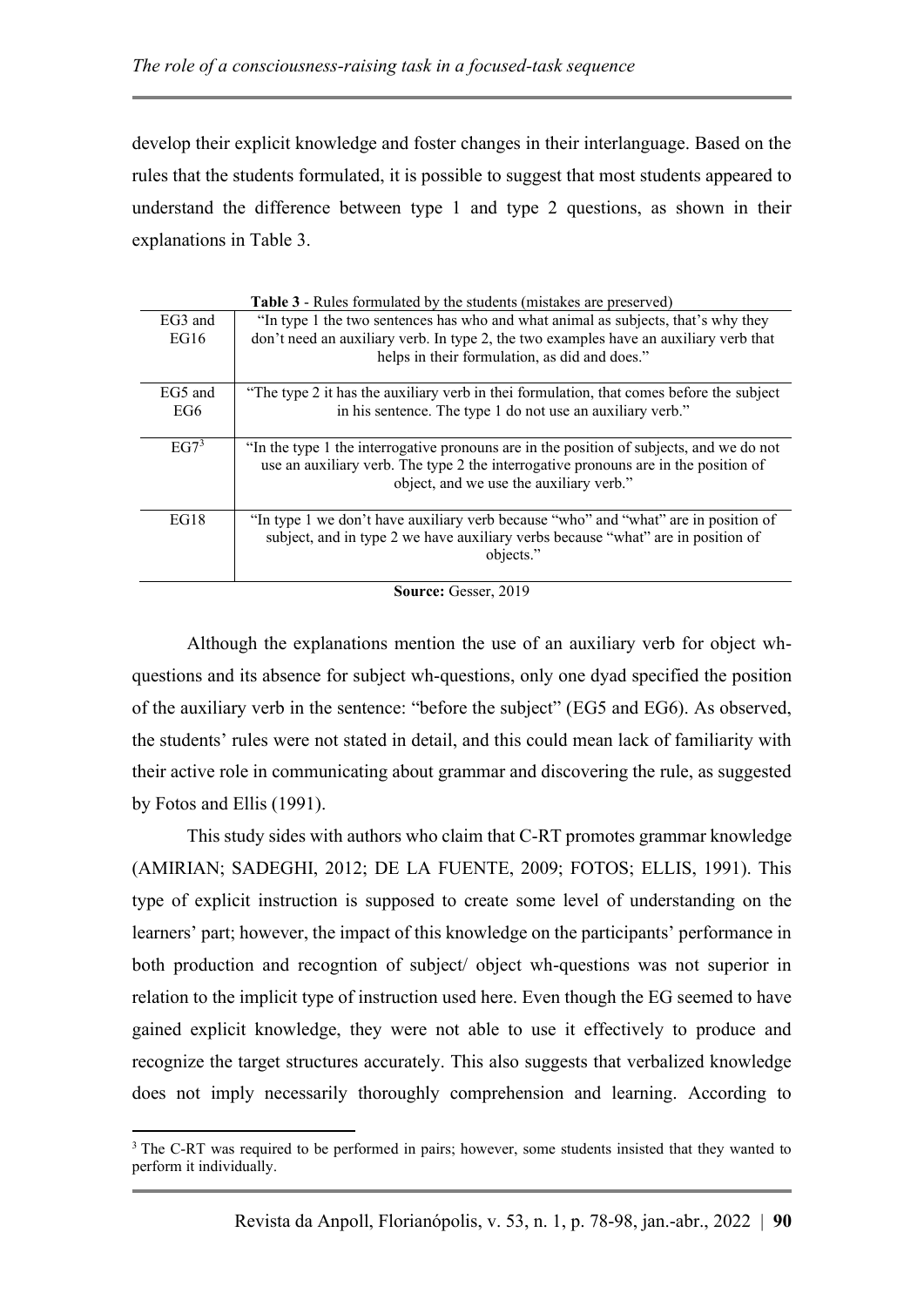Schmidt (2001, 2010), *understanding* is not a pre-requisite for learning. The first step in language building is *noticing*, which enables input to become intake<sup>4</sup>. In both task sequences, input flooding and enhancement were used to promote perceptual salience on the target structures and they seemed to promote noticing and learning; however the C-RT did not cause superior results.

Apparently, the C-RT exerted a minimum effect on the students' performance. Most errors found in the EG's constructions for the object wh-questions in the post-test consisted of the lack of an auxiliary verb, suggesting the influence of Portuguese in their syntactic formulations. It is also possible to claim that the C-RT seems to have exerted an inhibiting effect on a few students who formulated the complex structure correctly in the pre-test, but they came up to produce it incorrectly in the post-test, as shown in Table 4.

|      | Pre-test                                                          | Post-test                                                |
|------|-------------------------------------------------------------------|----------------------------------------------------------|
| EG5  | What did snakes eats?                                             | What the snakes eat?                                     |
| EG13 | Who did Gutenberg invent.                                         | The who Gutenberg invented.                              |
| EG14 | What did Cain killed in the Bible?                                | Who killed the Lamech in the Bible.                      |
| EG20 | Who did Cain killed in the Bible?<br>What did Gutenberg invented? | Who Cain killed in the Bible<br>What Gutenberg invented? |

**Source:** Gesser, 2019

The data also showed that most errors in the CG involved the lack of an auxiliary verb before the subject, which implies that this group also seemed to resort to the Portuguese word order to formulate the complex structure. This suggests that input flooding combined with input enhancement did not suffice to make the great majority of the CG (82.4%) to understand the difference between the way subject and object whquestions are formulated in English. The same applies to the C-RT group that failed to promote this understanding by the great majority of the EG (87%) in the post-test.

As to the recognition of the target structures, the effect of the C-RT was also disappointing. Most errors concerning the object wh-questions consisted of the lack of an

<sup>&</sup>lt;sup>4</sup> "Intake is a subset of the detected input (comprehended or not), held in short-term memory, from which connections with long-term memory are potentially created or strengthened" (REINDERS, 2012, p. 28).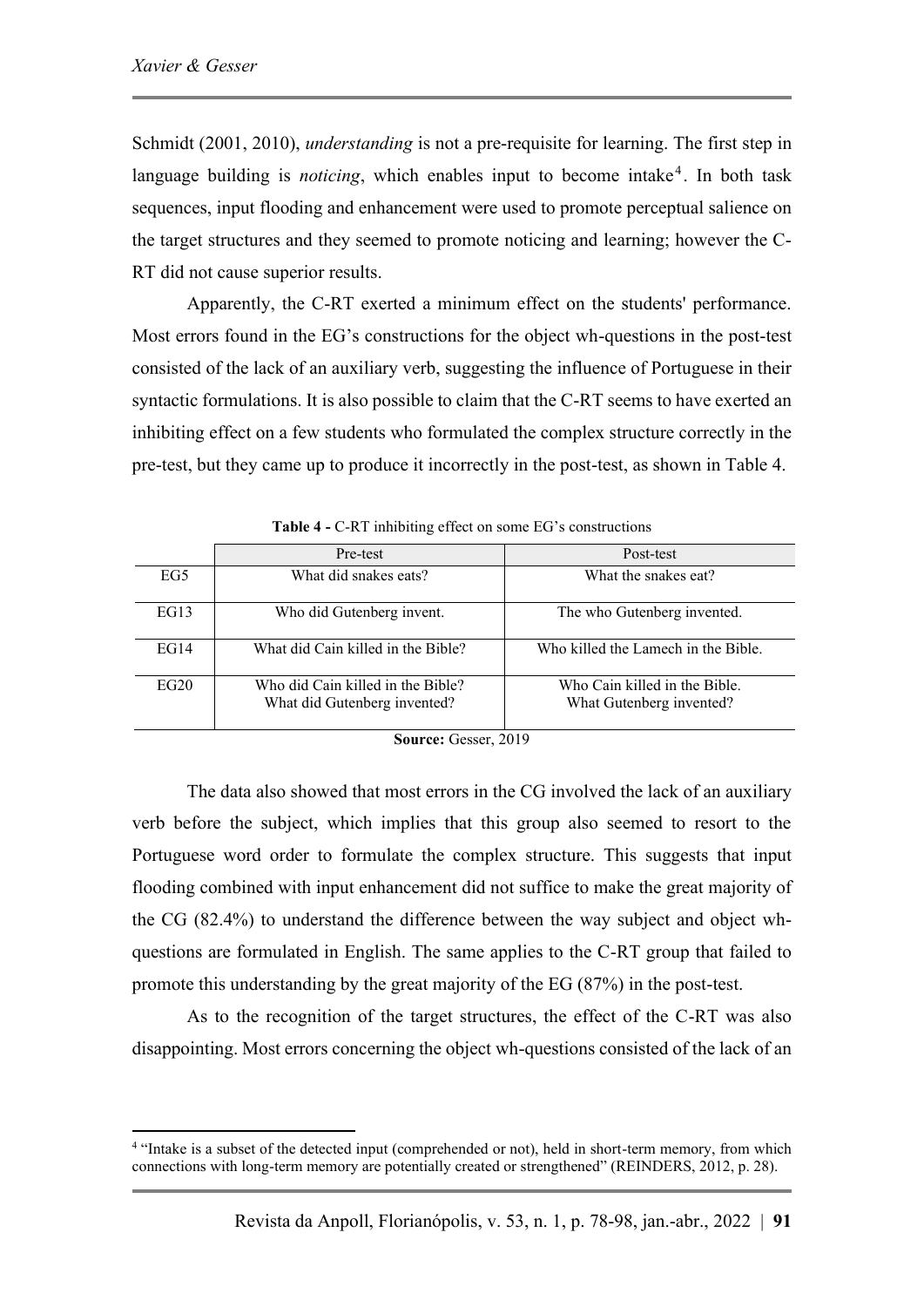auxiliary verb before the subject ( $EG = 54,5\%$ ), which was also observed in the CG (CG  $= 71,9\%$ ).

Most errors found in the participants' production and recognition of object whquestions seemed to result from negative transfer from Portuguese, since they displayed the same order of elements as in subject wh-questions, with no use of auxiliary verb. However, studies on L1 English acquisition of wh-questions have also shown that children fail to include an auxiliary verb before the subject (ROWLAND; PINE, 2000; SEIDL; HOLLICH; JUSCZYK, 2003; VALIAN; CASEY, 2003). Valian and Casey explain that "the lengthy time period required to learn wh-question formation is due to integrating and consolidating the different pieces of knowledge" (p. 119). This high demand of linguistic processing on the production and recognition of object wh-questions might also explain the reason why the majority of the participants of the present study did not use an auxiliary verb before the subject, particularly the EG that had produced explicit information about the target structures through a C-RT.

Valian and Casey state that auxiliaries appear to develop gradually with no obvious connection to the input. This view aligns with the Processability Theory (PIENEMANN, 1998, 2011, 2015), which claims that the acquisition of a structure implies going through a set of linguistic development procedures that are hierarchical. This hierarchy relies on psycholinguistic mechanisms, and on the assumption that "a learner can acquire only those linguistic forms and functions which he or she can process" (PIENEMANN, 2011, p. 27), regardless of the influences of external factors (explicit teaching or input flooding/enhancement of a structure, for instance). In this sense, learner internal factors rather than pedagogical factors might account for the ineffective role of the C-RT in the present study, and this transcends the type of instruction used.

For Pienemann (1998, 2015), explicit instruction is beneficial only if it focuses on structures from the learners' "next stage" of acquisition. In other words, the C-RT might be effective only if the students were able to easily process lower linguistic levels of the processability hierarchy for object wh-question formation. "If one building block of the hierarchy is missing, the top cannot be reached" (PIENEMANN, 2011, p. 35). The author has proposed a developmental sequence of procedures for English as a second language (ESL) question formation based on grammatical regularities among learners and across individuals in L2 development. Although this sequence is not directly related to how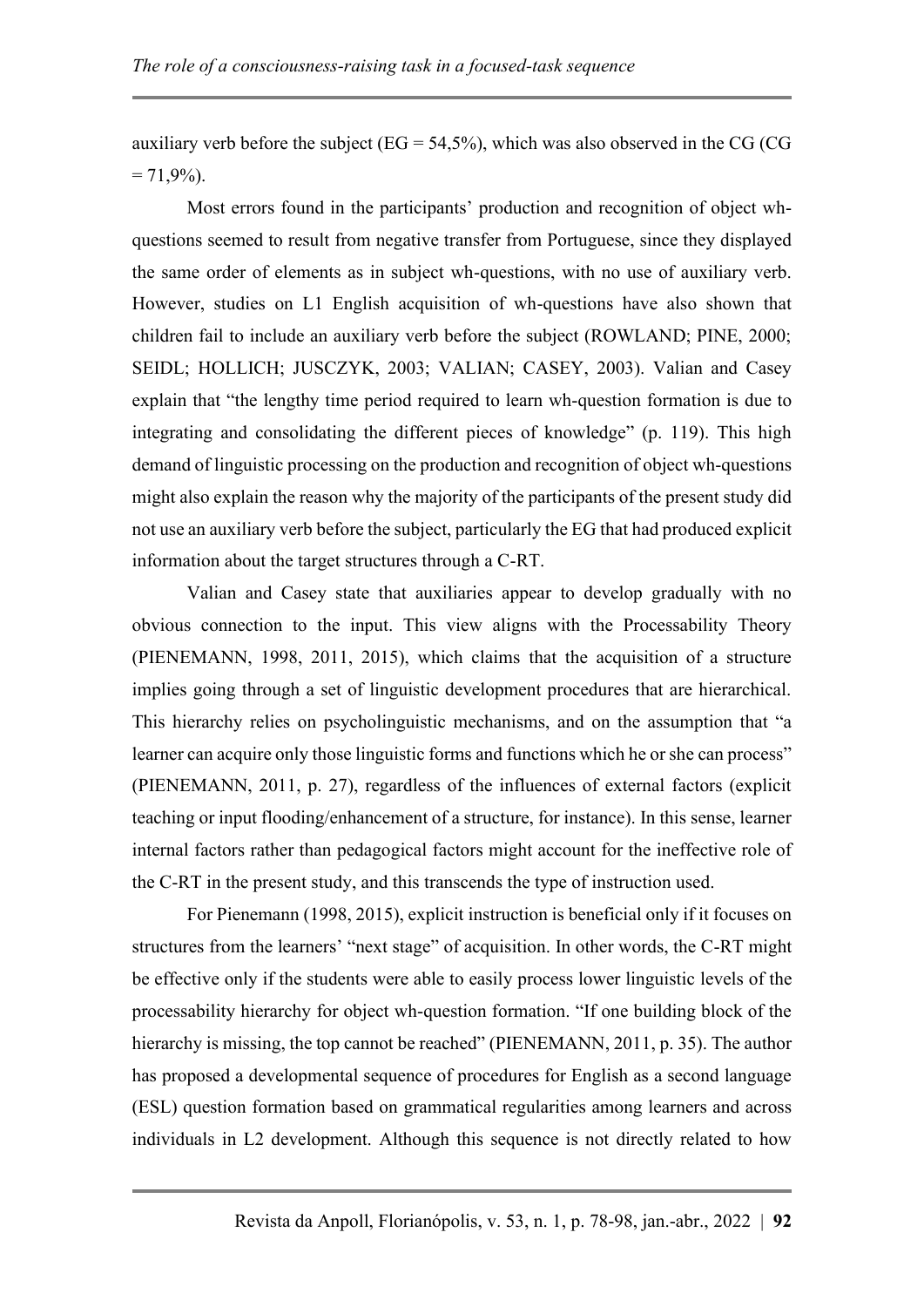object wh-questions are developmentally sequenced, many studies have shown that the lack of an auxiliary verb before the subject in object wh-question formation is a phenomenon that occurs in different contexts of English acquisition/learning.

Studies with children whose L1 is not English have also shown that in early language acquisition there is a preference for subject wh-questions and that the subject/object asymmetry is found not only in production but also in comprehension (GUASTI; BRANCHINI; AROSIO, 2012). The same applies to studies on EFL children learning wh-questions, which have shown the absence of an auxiliary verb before the subject in object wh-questions (ZHANG, 2016), just like in the present study.

All these findings corroborate the idea that producing/recognizing object whquestions in English can be a matter of "developmental readiness" (SPADA; LIGHTBOWN, 1999), because native and non-native English speaking children tend to follow the same error pattern for object wh-questions (i.e., the absence of an auxiliary verb before the subject). This pattern is a generalization of the same phenomenon, and it can be accounted for by the Processability Theory, which serves to predict stages of development within a hierarchy of grammatical processing procedures. Going through these stages involves learners' internal mechanisms for their linguistic development, and this is not affected by any type of instruction.

Based on the results of this study, one can suggest that the participants were not "ready" to process the necessary grammatical procedures for the production and recognition of the complex structure (object wh-questions). In this sense, the C-RT was not able to cause a promising effect on the participants' performance.

In sum, many studies corroborate the preference for subject wh-question constructions in language acquisition. This suggests that in this study the participants' errors for object wh-questions may not be a result from negative transfer, but of developmental sequences. As Spada and Lightbown (1999) have pointed out, question forms have been identified as clearly developmental. Likewise, Hakansson (2013, p. 119) points out that "transfer from other languages cannot take precedence over the processability hierarchy. Morpho-syntactic structures are predicted to emerge in the same implicational order irrespective of the languages previously known by the learners." Therefore, the errors found in the participants' production and recognition of object whquestions may be interpreted as developmental errors rather than interlingual errors. This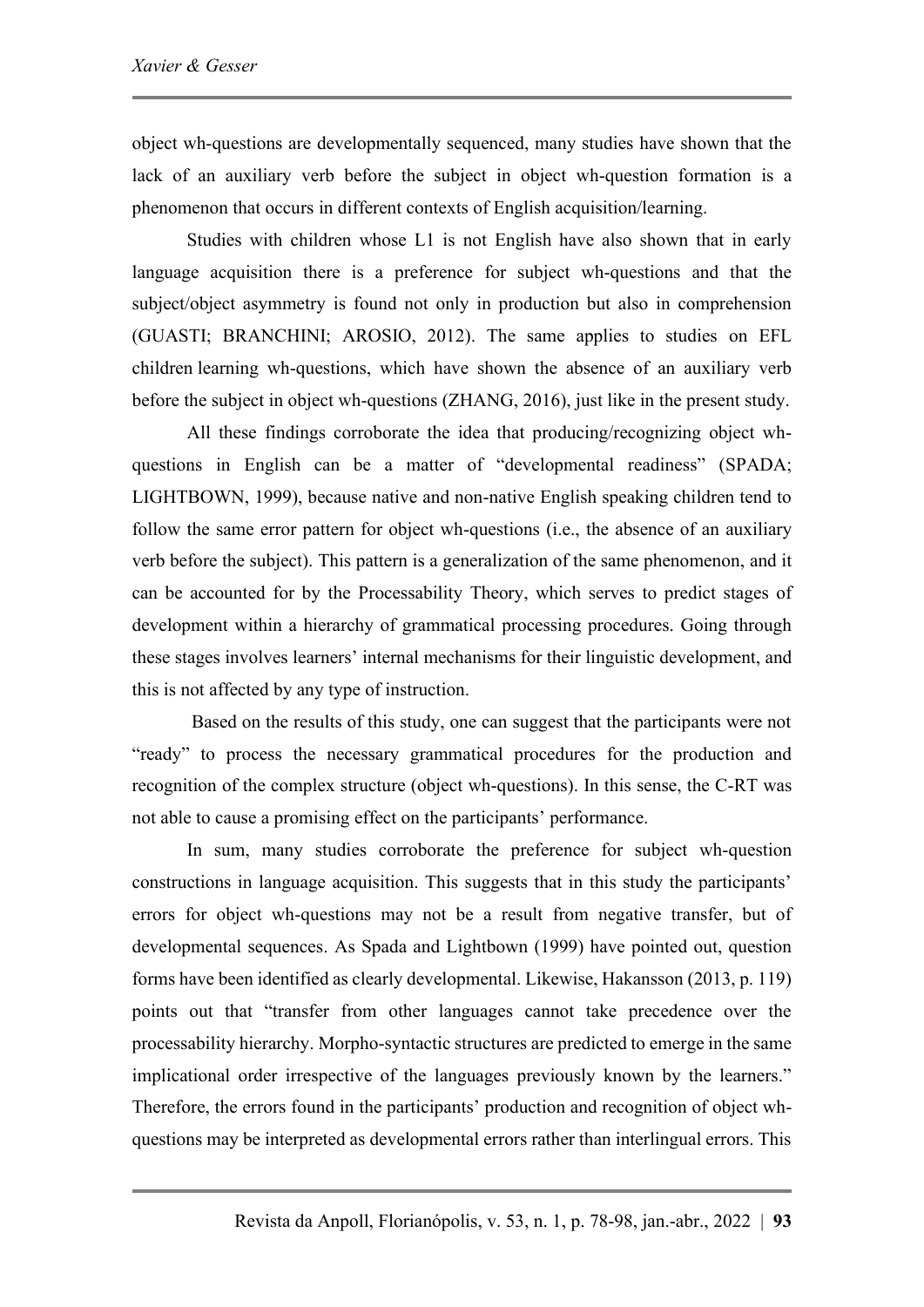could explain why the participants were not able to benefit from either explicit (C-RT) or implicit instruction (input flooding and enhancement together) to improve their performance in the production/recognition of the complex structure.

## **5 Conclusion**

Both focused task sequences were able to improve the students' performance in the production of subject and object wh-questions with no statistically significant difference between the groups. However, the CG outperformed the EG in the recognition of subject wh-questions with a statistically significant increase.

Although both groups have shown some improvement, their performance in the production and recognition of the complex structure was disappointing, because the great majority of the students in both groups followed the word order of subject wh-question constructions in the post-test. At first glance, this syntactic phenomenon can be interpreted as negative transfer from Portuguese, but it is also common in other contexts of language acquisition/learning (e.g., English as L1, English as L2, English as foreign language in countries other than Brazil), and can be accounted for by the Processability Theory that emphasizes the existence of developmental sequences in syntax and morphology for all languages. In this sense, the participants' errors can be interpreted as developmental errors.

Based on the results, it is possible to conclude that the explicit knowledge that was promoted by the C-RT did not help the participants to improve significantly their performance in the object wh-questions (and in the subject wh-questions). Thus, it did not have a promissing effect in this study. This finding does not corroborate previous studies (NORRIS; ORTEGA, 2000; SPADA; TOMITA, 2010) that have demonstrated that explicit instruction is more effective than implicit instruction.

Although the C-RT has allowed the participants to elicit some level of explicit knowledge about how the target structures are formulated, contributing to raise their grammatical awareness, this knowledge was not able to help the EG participants to outperform the CG in the post-test. If we take the Processability Theory into account, the explicit instruction of a linguistic structure would be effective only if the students were able to process lower levels of the developmental hierarchy for the functioning of the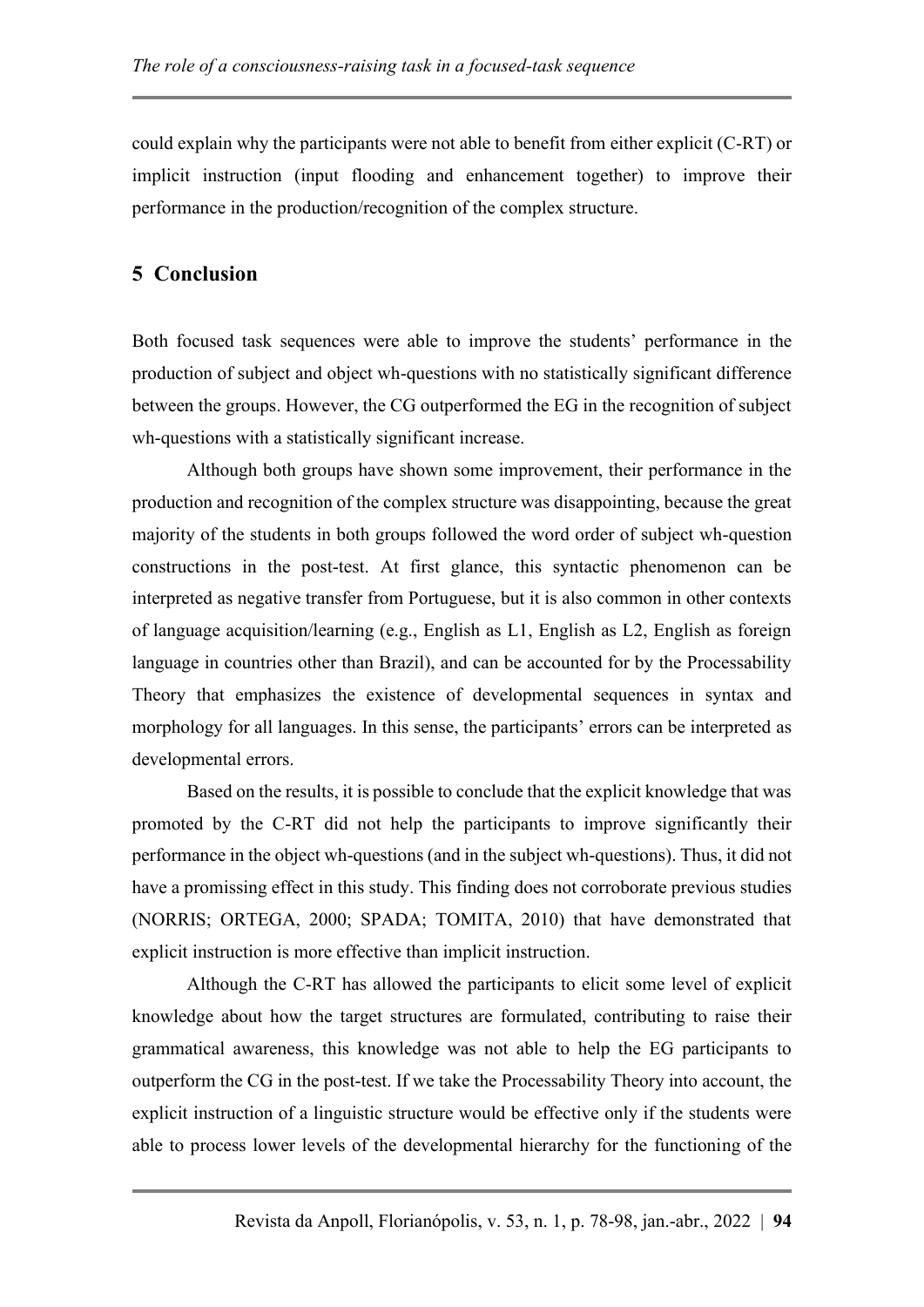higher level. Therefore, "what is teachable at any moment is constrained by what is processable at that moment" (LONG, 2015, p. 323).

To conclude, this study used the Processability Theory to explain the nature of the errors the majority of the participants in both groups made for the complex structure, and the reason why the explicit instruction in the form of a C-RT did not manage to improve the participants' production and recognition of object wh-questions. Therefore, the results suggest that explicit instruction is not always effective for the students' linguistic development, and this can be related to processability constraints.

# **Contribution**

**Rosely Perez Xavier:** Conceptualization, Data curation, Methodology, Resources, Supervision, Visualization, Writing – original draft; **Andressa Regiane Gesser:** Data curation, Formal analysis, Funding acquisition, Investigation, Project administration, resources, Visualization.

## **References**

AMIRIAN, S. M. R.; SADEGHI, F. The effect of grammar consciousness-raising tasks on EFL learners performance. **International Journal of Linguistics**, v. 4, n. 3, p. 708- 720, 2012. DOI: <https://doi.org/10.5296/ijl.v4i3.2392>

ARANI, S. G.; YAZDANIMOGHADDAM, M. The impact of input flooding and textual enhancement on Iranian EFL learners' syntactic development. **Columbia University Working Papers in TESOL & Applied Linguistics**, v. 16, n. 1, p. 25-37, 2016.

DE LA FUENTE, M. J. The role of pedagogical tasks and focus on form in acquisition of discourse markers by advanced learners. *In:* LEOW, R. P.; CAMPOS, H.; LARDIERE, D. (org.). **Little words**: their history, phonology, syntax, semantics, pragmatics, and acquisition. Washington, DC: Georgetown University Press, 2009. p. 211-221.

DOUGHTY, C.; WILLIAMS, J. Pedagogical choices in focus on form. *In:* DOUGHTY, C.; WILLIAMS, J. (org.). **Focus on form in classroom second language acquisition**. Cambridge: Cambridge University Press, 1998. p. 97-261.

ELLIS, R. **Task-based language learning and teaching**. Oxford: Oxford University Press, 2003.

ELLIS, R. A typology of written corrective feedback types. **ELT Journal**, v. 63, n. 2, p. 97-107, 2009. DOI:<https://doi.org/10.1093/elt/ccn023>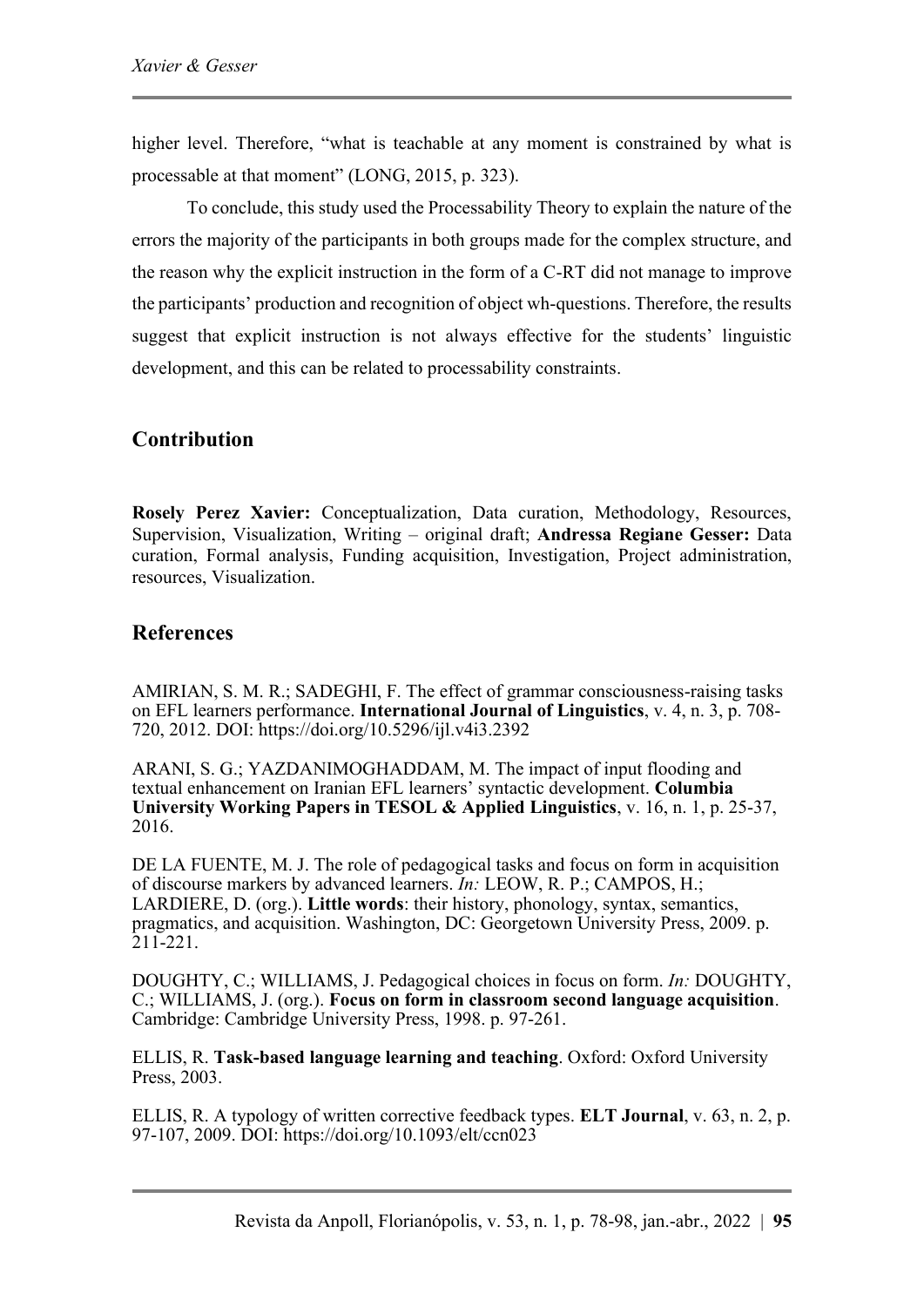ELLIS, R. Towards a modular language curriculum for using tasks. **Language Teaching Research**, v. 23, n. 4, p. 454–475, 2019. DOI: [https://doi.org/10.1177/1362168818765315](https://doi.org/10.1177%2F1362168818765315)

ELLIS, R.; SHINTANI, N. Exploring language pedagogy through second language acquisition research*.* London: Routledge*,* 2014.

FOTOS, S.; ELLIS, R. Communicating about grammar: a task-based approach. **TESOL Quarterly**, v. 25, n. 4, p. 605-628, 1991. DOI:<https://doi.org/10.2307/3587079>

GASS, S.; SVETICS, I.; LEMELIN, S. Differential effects of attention. **Language Learning**, v. 53, n. 3, p. 497–545, 2003. DOI:<https://doi.org/10.1111/1467-9922.00233>

GESSER, A. R. **Estudo comparativo com duas sequências de tarefas focadas para o aprendizado de perguntas iniciadas com** *wh-words/phrases*. 2019. 224 f. Dissertação (Mestrado em Linguística) – Centro de Comunicação e Expressão, Universidade Federal de Santa Catarina, Florianópolis, 2019.

GUASTI, M. T.; BRANCHINI C.; AROSIO, F. Interference in the production of Italian subject and object wh-questions. **Applied Psycholinguistics**, v. 33, p. 185–223, 2012. DOI: <https://doi.org/10.1017/S0142716411000324>

HAKANSSON, G. Processability Theory – Explaining developmental sequences. *In:* GARCÍA MAYO, M. del P.; MANGADO, M. J. G.; ADRIÁN, M. M. (org.). **Contemporary approaches to second language acquisition**. Amsterdam: John Benjamins Publishing Company, 2013, p. 111-127.

HAN, Z.; PARK, E. S.; COMBS, C. Textual enhancement of input: issues and possibilities. **Applied Linguistics**, v. 29, n. 4, p. 597-618, 2008. DOI: https://doi.org/ $10.1093$ /applin/amn010

HERNÁNDEZ, T. A. Re-examining the role of explicit instruction and input flood on the acquisition of Spanish discourse markers. **Language Teaching Research**, v. 15, n. 2, p. 159–182, 2011. DOI: [https://doi.org/10.1177/1362168810388694](https://doi.org/10.1177%2F1362168810388694)

HULSTIJN, J.; DE GRAAFF, R. Under what conditions does explicit knowledge of a second language facilitate the acquisition of implicit knowledge? A research proposal. **AILA Review**, v. 11, p. 97–112, 1994.

KUMARAVADIVELU, B. The postmethod condition: (e)merging strategies for second/foreign language teaching. **TESOL Quarterly**, v. 28, n. 1, p. 27-48, 1994. DOI: <https://doi.org/10.2307/3587197>

LEUNG, J. H. C.; WILLIAMS, J. N. The implicit learning of mappings between forms and contextually derived meanings. **Studies in Second Language Acquisition**, v. 33, n. 1, p. 33-55, 2011. DOI: <https://doi.org/10.1017/S0272263110000525>

LONG, M. H. **Second language acquisition and task-based language teaching**. Chichester, West Sussex: John Wiley and Sons, Inc., 2015.

NORRIS, J. M.; ORTEGA, L. Effectiveness of L2 instruction: a research synthesis and quantitative meta-analysis. **Language Learning**, v. 50, n. 3, p. 417–528, 2000. DOI: <https://doi.org/10.1111/0023-8333.00136>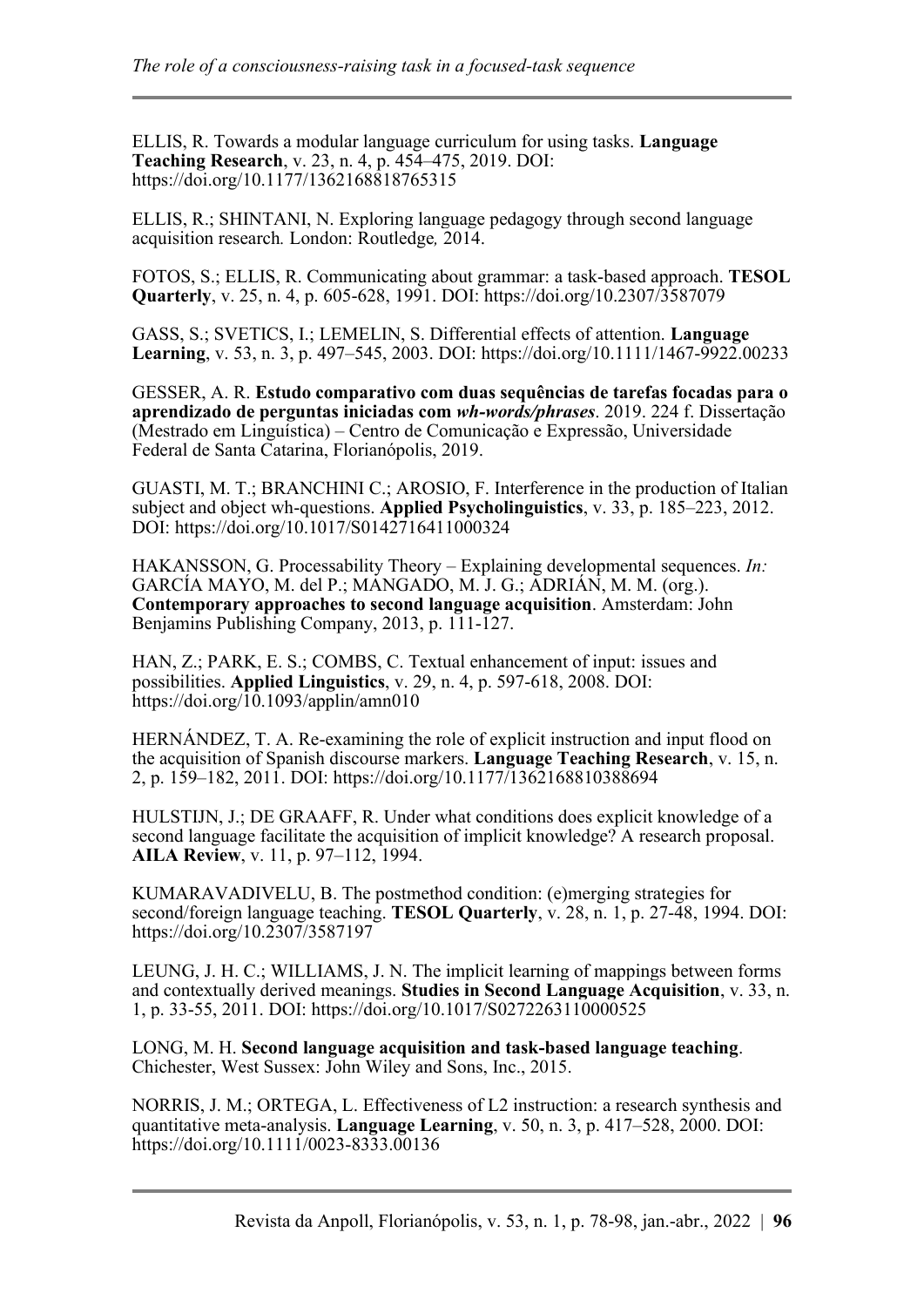PIENEMANN, M. **Language processing and second language development**: processability theory, Studies in Bilingualism 15. Amsterdam: John Benjamins, 1998.

PIENEMANN, M. Developmental schedules. *In:* PIENEMANN, M.; KEBLER, J. (org.). **Studying processability theory**. Amsterdam: John Benjamins Publishing Company, 2011. p. 50-63.

PIENEMANN, M. An outline of processability theory and its relationship to other approaches to SLA. **Language Learning**, v. 65, n. 1, 2015, p. 123–151. DOI: <https://doi.org/10.1111/lang.12095>

RASHTCHI, M.; YOUSEFI, L. M. Reading input flooding versus listening input flooding: can they boost speaking skill? **Journal of Language and Cultural Education**, v. 5, n. 1, p. 39-58, 2017. DOI: <https://doi.org/10.1515/jolace-2017-0003>

REINDERS, H.; ELLIS, R. The effects of two types of input on intake and the acquisition of implicit and explicit knowledge. *In:* ELLIS, R.; LOEWEN, S.; ELDER, C.; ERLAM, R.; PHILP, J.; REINDERS, H. (org.). **Implicit and explicit knowledge in second language learning, testing and teaching**. Bristol: Multilingual Matters, 2009. p. 281-302.

REINDERS, H. Towards a definition of intake in second language acquisition. **Applied Research in English**, v. 1, n. 2, p. 15- 36, 2012. DOI: <http://doi.org/10.22108/ARE.2012.15452>

ROWLAND, C. F.; PINE, J. M. Subject-auxiliary inversion errors and wh-question acquisition: 'what children do know?' **Journal of Child Language**, v. 27, n. 1, p. 157- 181, 2000. DOI:<https://doi.org/10.1017/S0305000999004055>

SCHMIDT, R. Attention. *In:* ROBINSON, P. (org.). **Cognition and second language instruction**. Cambridge: Cambridge University Press, 2001. p. 3-32.

SCHMIDT, R. Attention, awareness and individual differences in language teaching. *In:* CHAN, W. M.; CHI, S.; CIN, K. N.; INSTANTO, J.; NAGAMI, M.; SEW, J. W.; SUTHIWAN, T.; WALKER, I. (org.). **Proceeding of CLaSIC 2010**. Singapore: National University of Singapore, 2010. p. 721-737.

SEIDL, A.; HOLLICH, G.; JUSCZYK, P. W. Early understanding of subject and object wh-questions. **Infancy**, v. 4, n. 3, p. 423-436, 2003. DOI: [https://doi.org/10.1207/S15327078IN0403\\_06](https://doi.org/10.1207/S15327078IN0403_06)

SHARWOOD SMITH, M. Speaking to many minds: on the relevance of different types of language information for the L2 learner. **Second Language Research**, v. 7, n. 2, p. 118-132, 1991. DOI: [https://doi.org/10.1177/026765839100700204](https://doi.org/10.1177%2F026765839100700204)

SKEHAN, P. **A cognitive approach to language learning**. Oxford: Oxford University Press, 1998.

SPADA, N.; LIGHTBOWN, P. M. Instruction, first language influence, and developmental readiness in second language acquisition. **The Modern Language Journal**, v. 83, n. 1, p. 1-22, 1999. DOI:<https://doi.org/10.1111/0026-7902.00002>